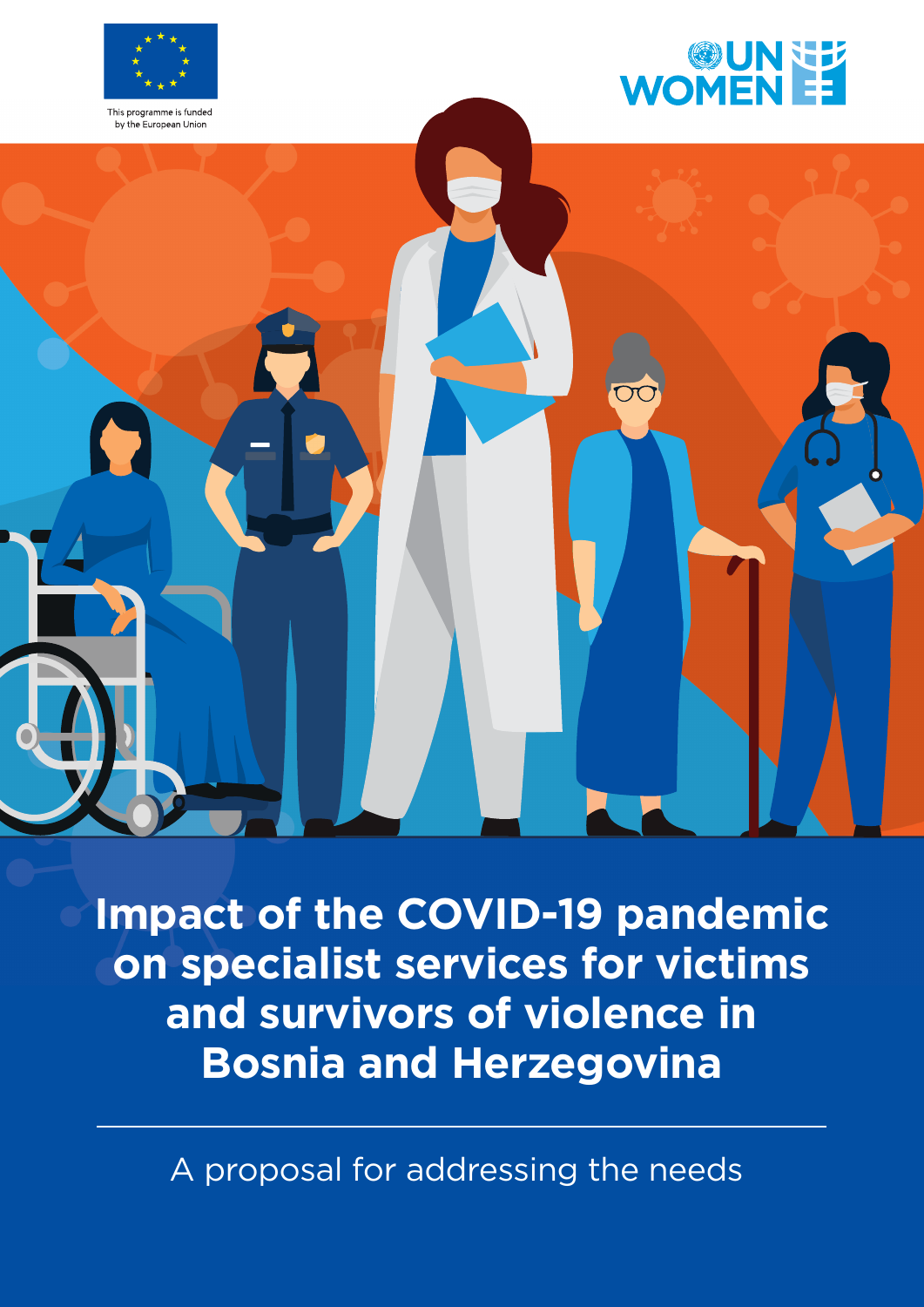

Copyright © UN Women 2020 All rights reserved.

All rights reserved. No part of this publication may be reproduced, stored in a retrieval system or transmitted, in any form or by means, electronic, mechanical, photocopying, recording or otherwise, without prior permission.

UN Women is the UN organization dedicated to gender equality and the empowerment of women. A global champion for women and girls, UN Women was established to accelerate progress on meeting their needs worldwide. UN Women supports UN Member States as they set global standards for achieving gender equality and works with the Governments and civil society to design laws, policies, programmes and services needed to implement these standards.

This report was produced with the financial support of the European Union. Its contents are the sole responsibility of the Regional Programme on Ending Violence Against Women in the Western Balkans and Turkey "Implementing Norms, Changing Minds" and do not necessarily reflect the views of the European Union. The content of this publication does not necessarily reflect the views of UN Women, its Executive Board or the United Nations Member States. The designations in this publication do not imply an opinion on the legal status of any country or territory, or its authorities, or the delimitation of frontiers.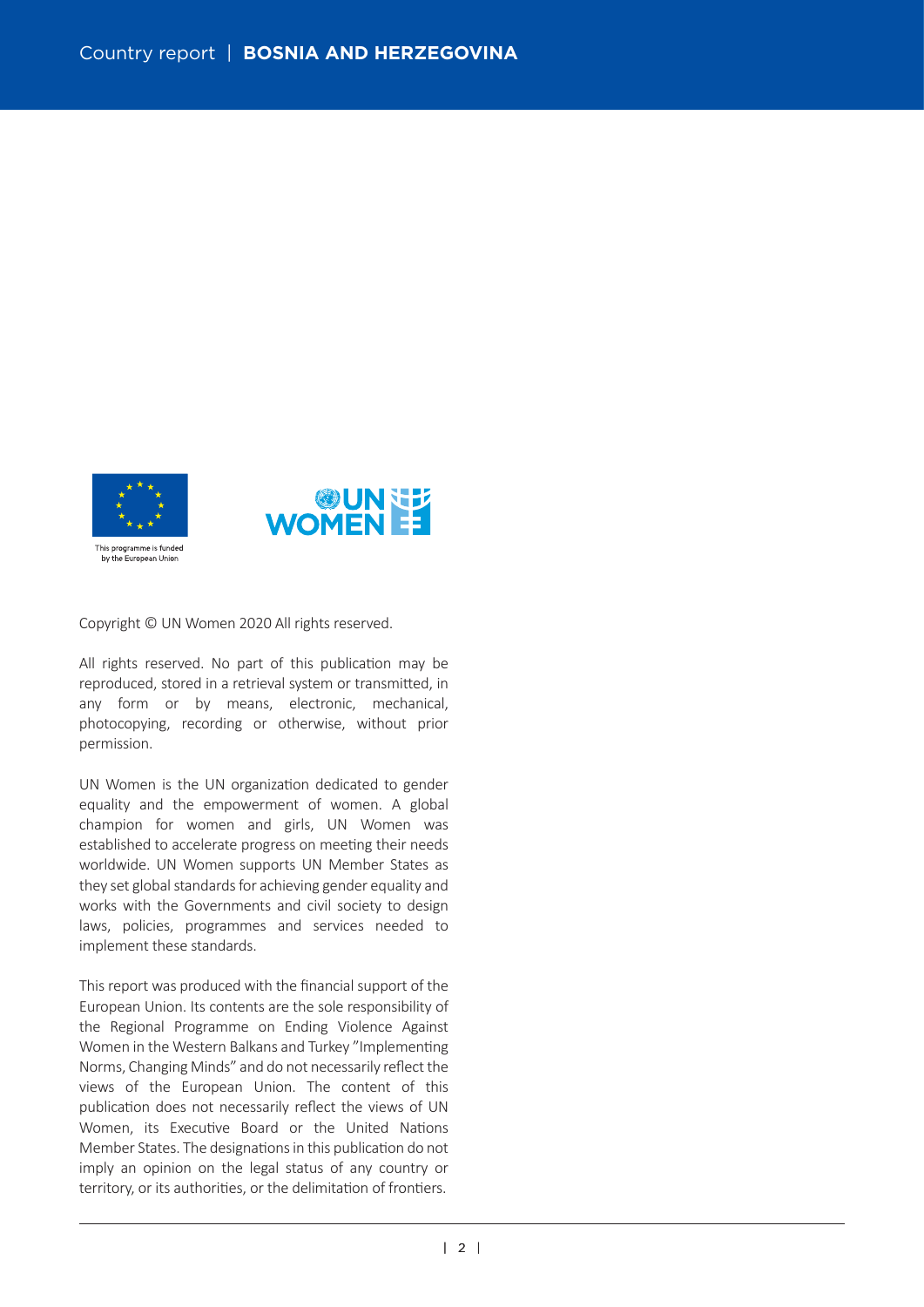# **Contents**

|    | <b>Contents</b>                                                              | 3. |
|----|------------------------------------------------------------------------------|----|
|    | <b>Acknowledgements</b>                                                      | 4  |
|    | <b>List of Acronyms</b>                                                      | 5  |
| 1. | Introduction                                                                 | 6  |
|    | 2. Perception of impact of the COVID-19 pandemic on<br>implementing partners | 9  |
|    | 3. Needs and challenges caused by the COVID-19 crisis                        | 11 |
|    | 4. Challenges related to other VAW activities                                | 22 |
|    | 5. Key recommendations for programming purposes                              | 23 |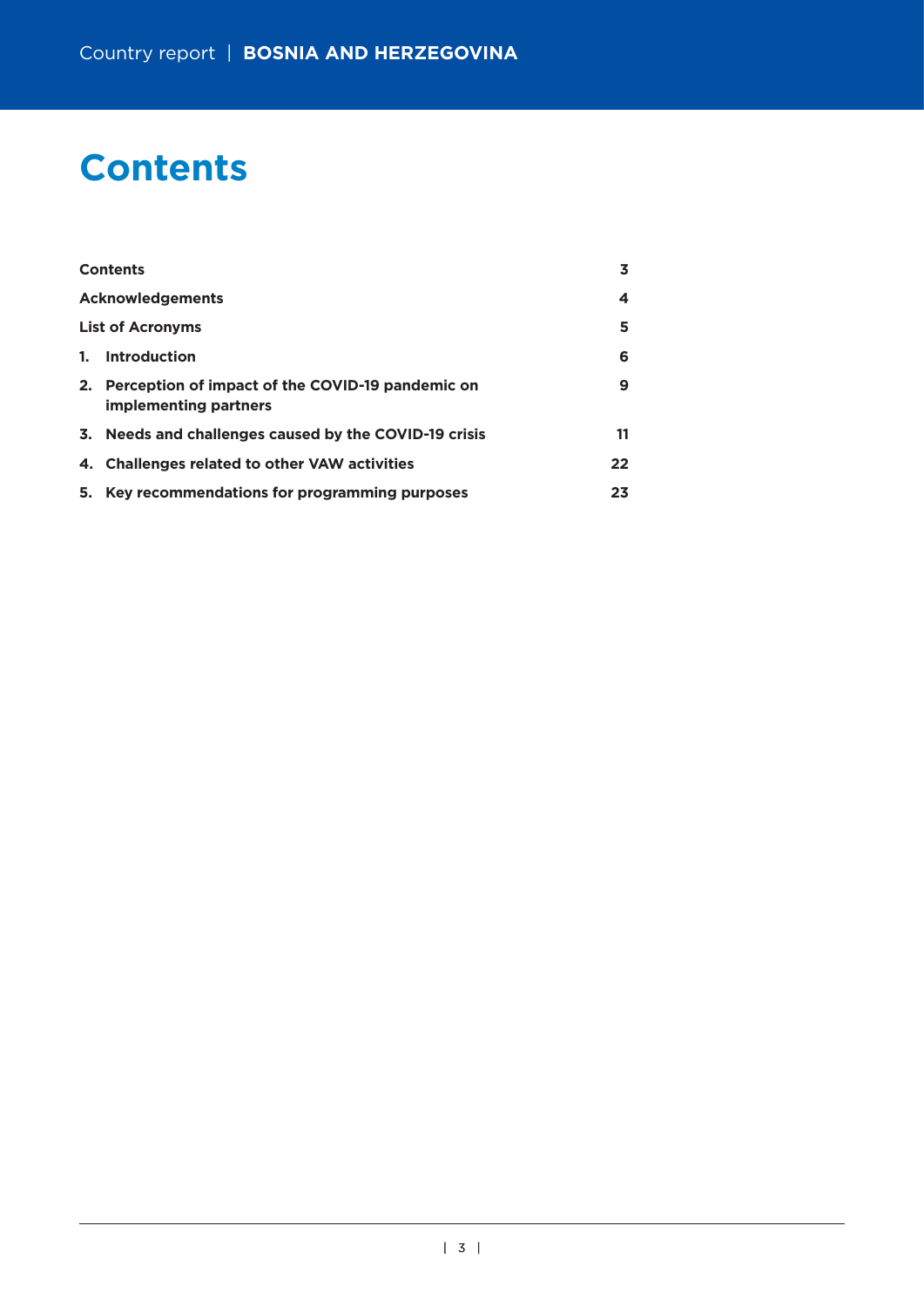# **Acknowledgements**

This report, which is part of the rapid assessment"[Impact of the COVID-19 pandemic on](https://eca.unwomen.org/en/digital-library/publications/2020/05/impact-of-the-covid-19-pandemic-on-specialist-services-for-victims-and-survivors-of-violence) specialist services for victims and survivors of violence in the Western Balkans and Turkey: [A proposal for addressing the needs,](https://eca.unwomen.org/en/digital-library/publications/2020/05/impact-of-the-covid-19-pandemic-on-specialist-services-for-victims-and-survivors-of-violence)" was prepared and adapted by the UN Women Europe and Central Asia Regional Office within the regional programme on ending violence against women in the Western Balkans and Turkey, "Implementing Norms, Changing Minds."

The rapid assessment is the result of a truly collective endeavour made possible thanks to the valuable and insightful contributions of five civil society partners in Bosnia and Herzegovina who generously gave their time and energy to help produce the report. We also extend our sincere gratitude and special thanks to the women survivors who shared their testimonies and personal stories.

We offer our gratitude to the author and lead researcher, Marija Babović, for her incredible feat in this period of crisis that has been achieved only thanks to her devotion, longstanding expertise and ability to think outside of the box.

Also, we thank the UN Women colleagues, who showed prompt responsiveness and will play a key role in supporting the implementation of the programmatic interventions proposed in the assessment.

Finally, we extend our gratitude to the European Commission for its continuous support in addressing the needs of women and girls in the region.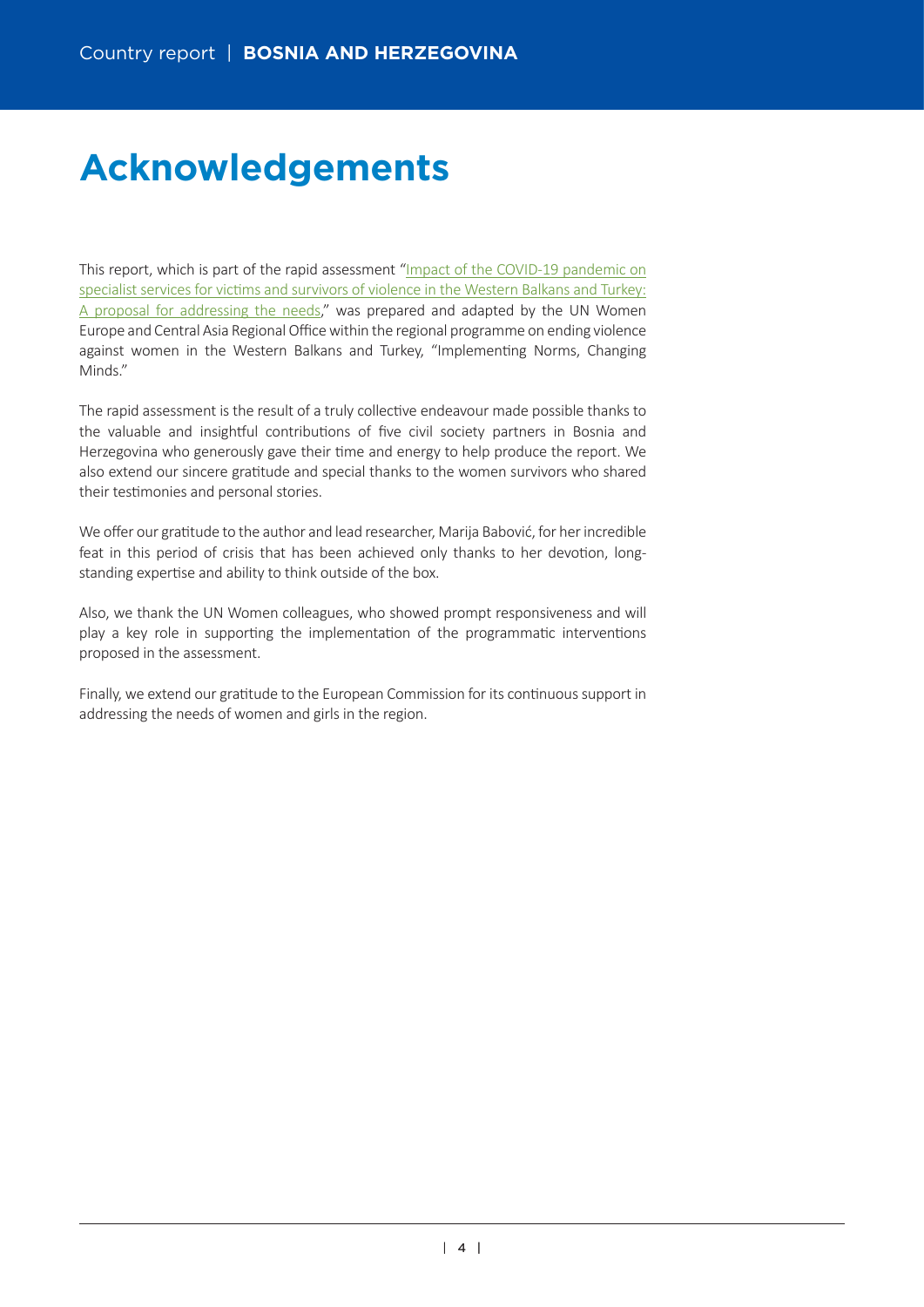# **List of Acronyms**

| <b>BiH</b>      | Bosnia and Herzegovina                                        |
|-----------------|---------------------------------------------------------------|
| <b>CEDAW</b>    | Convention on the Elimination of Discrimination against Women |
| <b>COVID-19</b> | Corona Virus Disease 2019                                     |
| <b>CWR</b>      | Centre of Women's Rights                                      |
| EU              | European Union                                                |
| IC.             | Istanbul Convention                                           |
| <b>IOs</b>      | International Organizations                                   |
| <b>INGOs</b>    | International Non-Governmental Organizations                  |
| <b>UN</b>       | United Nations                                                |
| <b>UWBL</b>     | United Women Banja Luka                                       |
| <b>VAW</b>      | Violence against Women                                        |
| <b>WHO</b>      | World Health Organization                                     |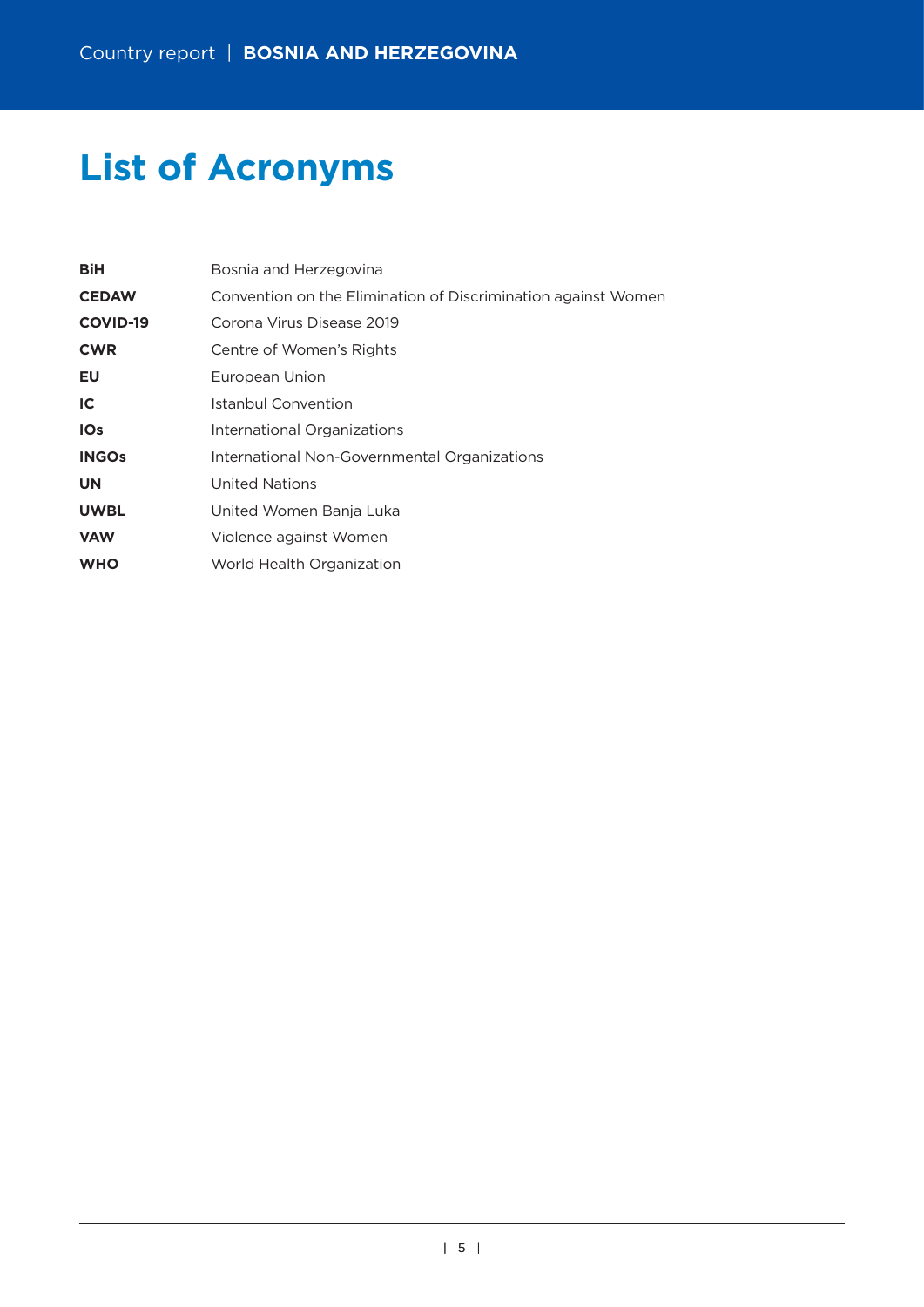# **1. Introduction**

# **BACKGROUND**

The outbreak of the COVID-19 pandemic has strongly impacted the health of populations, economies and public services, including social services, working patterns and everyday life practices of people around the globe. Since March 11, 2020, when the World Health Organization (WHO) declared the COVID-19 outbreak as a global pandemic, governments in the Western Balkans and Turkey began introducing measures in response to it. The impact of the pandemic has deepened already profound gender gaps grounded in patriarchal structures and cultures. The burden of the COVID-19 crisis has been particularly placed on women. They make up the majority of frontline workers in the health sector and the majority of the workforce in supermarkets and pharmacies, not only being exposed to higher health risks but also facing challenges in commuting to work in the face of cancellation of public transport, organizing childcare during the closure of kindergartens and schools, and caretaking for older family members as their movement is reduced or prohibited. The challenges faced by women who are now working from home are of different kind interference of work and family care and stress caused by difficulties to commit adequately to work under the pressure of family needs, and vice versa. The pandemic has also impacted women providing personal services whose microbusinesses are closed, as well as the army of women informally providing services to households, such as cleaning/household maintenance, childcare and care for the elderly, who have been left without work or incomes. $1$ The COVID-19 pandemic has demonstrated the profoundness of gender inequalities in the region and the fragility of progress made to date.

Violence against women (VAW) is the most extreme manifestation of gender inequalities, and when these inequalities increase, violence follows the same pattern. As documented by different reports,<sup>2</sup> violence increases in humanitarian situations, including those related to epidemics and pandemics. Frustration related to health risks, but also economic losses, uncertainty, lockdowns, restrictions in movement and deprivation, increase violence against women. At the same time, due to the measures in response to pandemics, services for prevention and protection of women from violence are less available, whether due to changed work regimes, lack of information on new modes of access to services, restricted movement or firmer control of perpetrators over women during lockdowns.

Within this context, the regional programme "Ending violence against women in the Western Balkans and Turkey: Implementing Norms, Changing Minds," managed by UN Women and funded by the European Union, launched a rapid assessment of specialized services to women exposed to violence with an aim to better understand the current situation and challenges posed to service delivery, as well as to explore new opportunities for innovative approaches. The EU-UN Women programme has been supporting a reduction in discrimination and violence against women and girls in the Western Balkans (Albania, Bosnia and Herzegovina, Kosovo\*, North Macedonia, Montenegro and Serbia) and Turkey, anchored in the Convention on the Elimination of Discrimination against Women (CEDAW), the Council of Europe Convention on preventing and combating violence against women and domestic violence (the Istanbul Convention).

<sup>1.</sup> UN Women Europe and Central Asia, Gender Equality matters in COVID-19 response, https://eca.unwomen.org/en/news/in-focus/in-focus-gender[equality-in-covid-19-response.](https://eca.unwomen.org/en/news/in-focus/in-focus-gender-equality-in-covid-19-response)

<sup>2.</sup> UNGA A/70/723. Protecting Humanity from Future Health Crises: Report of the High Level Panel on the Global Response to Health Crises.

For the European Union, this designation is without prejudice to positions on status, and is in line with UNSCR 1244/1999 and the ICJ Opinion on the Kosovo declaration of independence. For UN Women, references to Kosovo shall be understood to be in the context of UN Security Council Resolution 1244 (1999).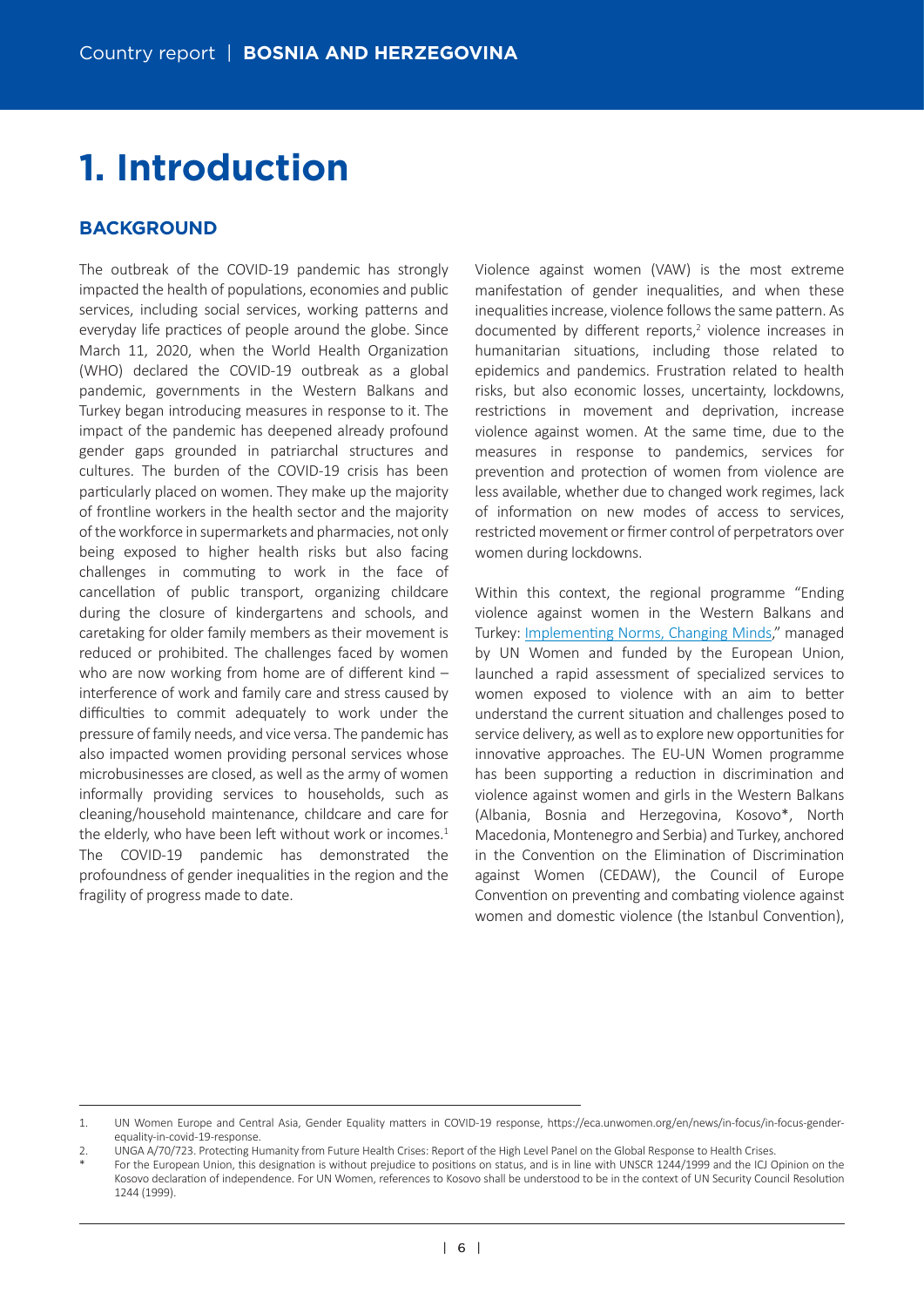and also in alignment with European Union accession standards. The programme supports the development of an enabling legislative and policy environment on eliminating violence against women and all forms of discrimination; promotes favorable social norms and attitudes to prevent gender discrimination and violence against women; and pursues empowering women and girls (including those from disadvantaged groups) who have experienced discrimination or violence to advocate for and use available, accessible, and quality services. The programme channels its interventions through and to women's organizations, with an emphasis on those working with women from disadvantaged groups.

# **PURPOSE, SCOPE AND OBJECTIVES**

This report, which is part of the rapid assessment"[Impact](https://eca.unwomen.org/en/digital-library/publications/2020/05/impact-of-the-covid-19-pandemic-on-specialist-services-for-victims-and-survivors-of-violence) of the COVID-19 pandemic on specialist services for victims [and survivors of violence in the Western Balkans and](https://eca.unwomen.org/en/digital-library/publications/2020/05/impact-of-the-covid-19-pandemic-on-specialist-services-for-victims-and-survivors-of-violence) [Turkey: A proposal for addressing the needs,](https://eca.unwomen.org/en/digital-library/publications/2020/05/impact-of-the-covid-19-pandemic-on-specialist-services-for-victims-and-survivors-of-violence)" presents the situation regarding the delivery of specialized services in Bosnia and Herzegovina in the context of the COVID-19 pandemic to women exposed to violence, including those that are faced with multiple discrimination. The aim of this assessment is to understand the challenges service providers are facing in service delivery, their mitigation strategies and the emergence of innovative solutions and practices. The report also considers the challenges women face in accessing services in Bosnia and Herzegovina. The objective is to provide evidence and recommendations for programming in order to provide adequate support to civil society organizations during and after the pandemic.

It is important to note that this assessment is limited in scope and purpose and is not intended to provide a comprehensive mapping of services provided in in Bosnia and Herzegovina, nor a comprehensive evaluation of those services. Instead, this rapid assessment intends to provide information that can serve as a snapshot of the impact of the COVID-19 pandemic on a select group of organizations and their beneficiaries. While the report is far from comprehensive, it may provide useful insights to civil society organizations and donors on the gaps exposed by the pandemic and some options for addressing those gaps.

There are at least two crucial reasons for this intervention. Firstly, the pandemic has revealed that services are not well designed for crisis situations, particularly crises caused by infectious diseases, which have very different causes

and consequences from emergency situations caused by natural or human-made disasters. Secondly, the pandemic more clearly revealed weak spots in the system for prevention and protection, which can be better targeted with support. The pandemic crisis, as any other crisis, poses challenges, but also presents opportunities for innovation as organizations adjust services to fit the new reality; this innovation should be supported in order to develop more effective and better quality services.

Within this framework, the specific objectives of the rapid assessment include:

- Understanding the challenges in service provision and mitigation strategies;
- Understanding the obstacles in accessing services by women who experienced violence during the COVID-19 pandemic or those who were already beneficiaries of specialized services prior to the crisis and still rely on support;
- Understanding the capaci�es and needs of service provider organizations in order to provide more adequate support and enable them to more effectively adjust to the situation and provide continuous services in line with Istanbul Convention standards:
- Identifying the needs of women victims of violence related to information, helplines and shelter, as well as medical, psychological and legal support.

The scope of the assessment in terms of the sample includes civil society organizations which are implementing partners in Bosnia and Herzegovina supported through EU-UN Women programme. In terms of time frame, the assessment covers the period from the time COVID-19 was declared a pandemic (mid-March) until early May. This was a period of dynamic changes. Although some measures have been relaxed or lifted by the end of the preparation of this report, it is still difficult to see how long pandemic will last or which measures will remain effective in the longer term.

Therefore, the recommendations are not focused on the immediate response to the pandemic situation, but are designed with the idea that the challenges revealed during the pandemic highlight existing gaps and provide opportunities for new solutions that can be applied in the post-pandemic period.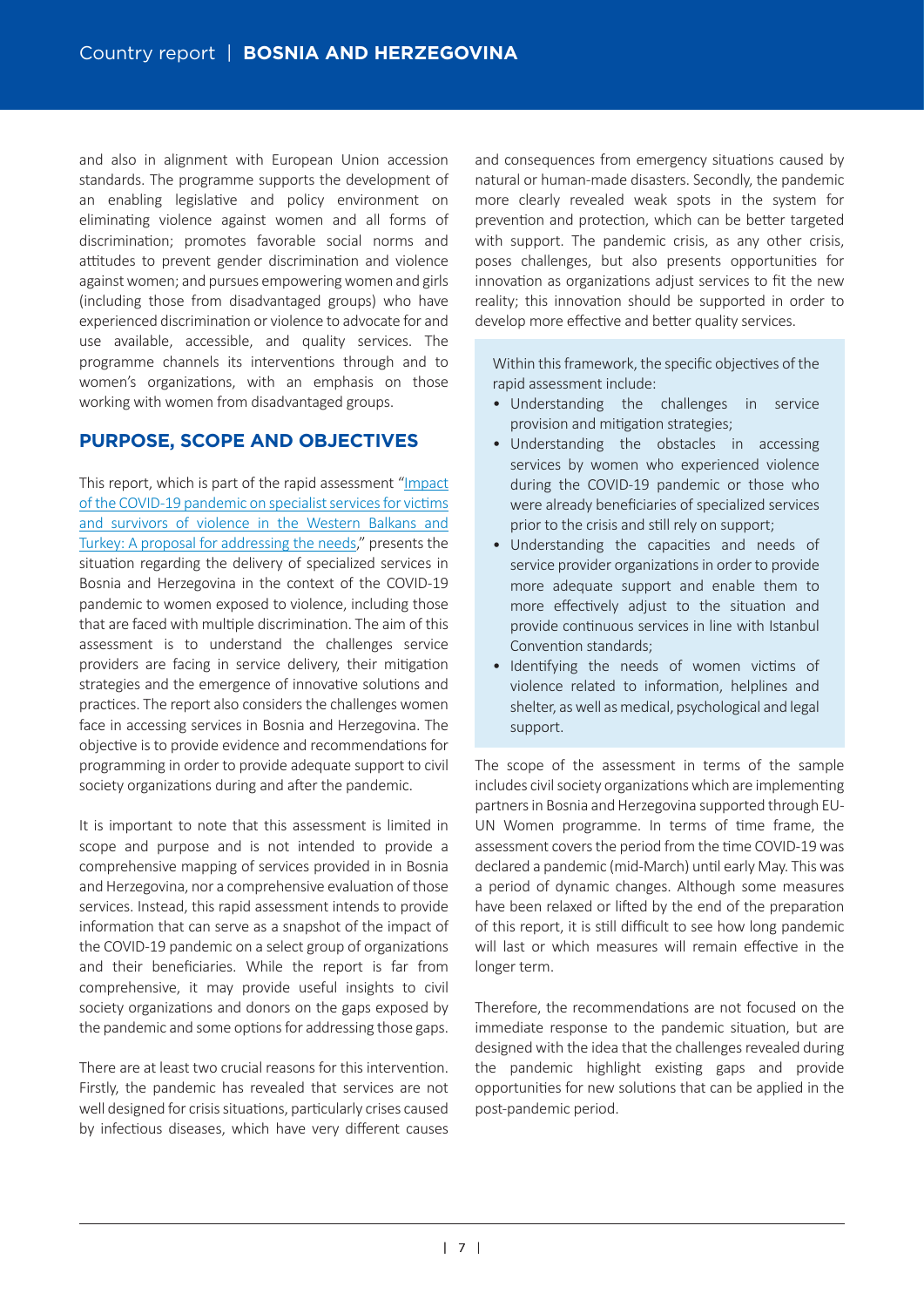# **METHODOLOGY**

The report is based on data obtained by an online survey administered to organizations supported through UN Women programme 'Implementing Norms, Changing Minds.' In total, five organizations submitted answers to the structured questionnaire. As supplementary to this survey, the qualitative survey with beneficiaries of services was conducted through semi structured in-depth interviews. The beneficiaries were interviewed by qualified personnel of implementing organizations using same interview guide. The interviews were conducted in line with the highest ethical standards, taking care of the safety of beneficiaries, preventing secondary victimization and granting full anonymity and confidentiality of respondents.

## **COVID-19 MEASURES AND THEIR IMPACT ON BENEFICIARIES AND SERVICES**

On the 8th of May, the total number of registered COVID-19 infection cases in the Western Balkans and Turkey was 151,204, Bosnia and Herzegovina having 2,070 cases.

In response to the pandemic, governments across the region, including Bosnia and Herzegovina, introduced diverse measures, which had a significant impact on service delivery. The majority of implementing organizations reported that their work was impacted by the restrictions of movement of citizens, transfer of work from offices to homes, special work regimes of health institutions that allowed only admission of urgent medical cases, postponement of all court proceedings related to VAW and domestic violence (DV) except emergency measures, cancellation of public transport and closure of direct, face-to-face services in public administration and public social services.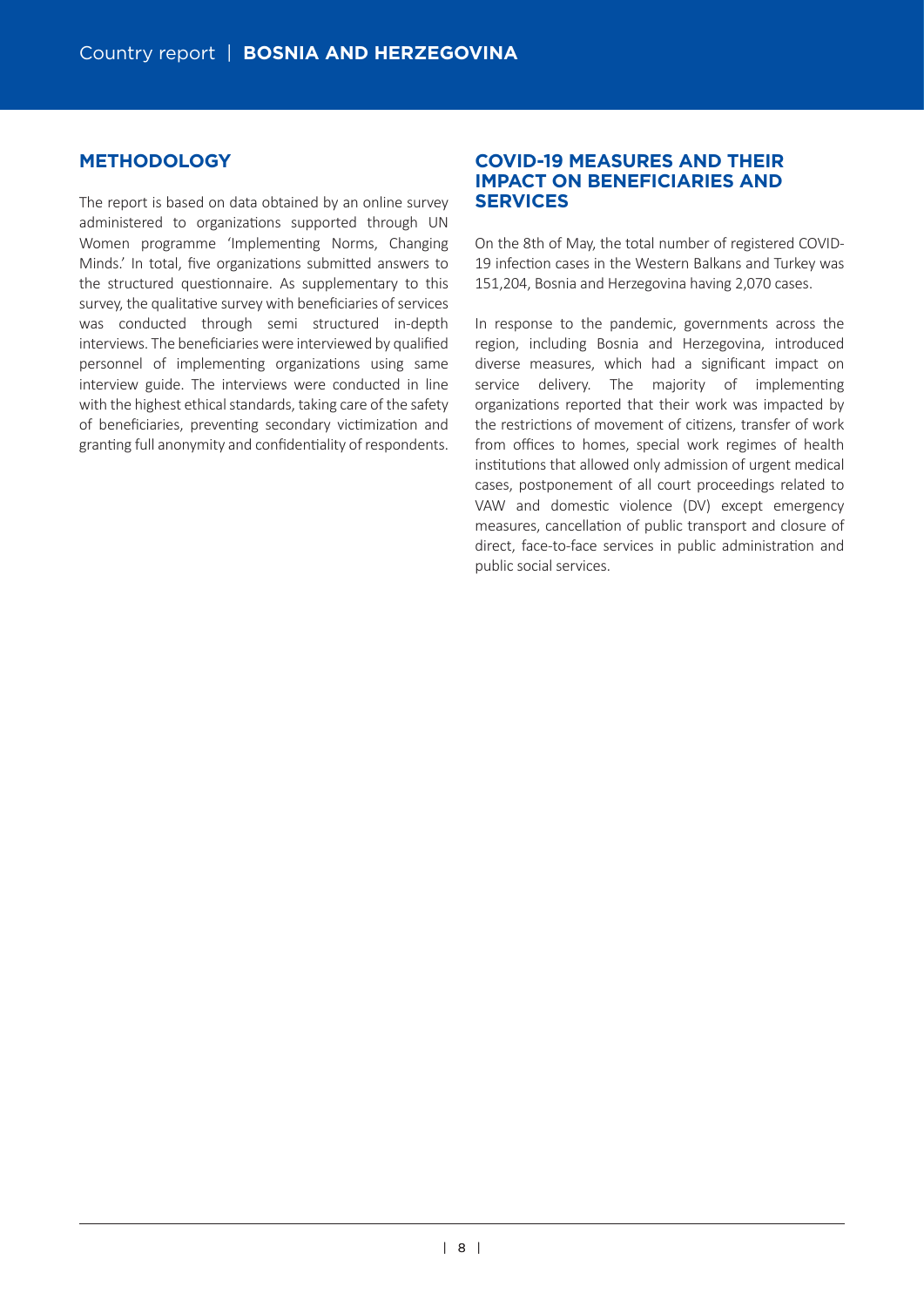# **2. Perception of impact of the COVID-19 pandemic on implementing partners**

Five organizations participated in the survey in Bosnia and Herzegovina (BiH): United Women Banja Luka (UWBL), Association Vive Zene, Association Lara Bijeljina, Roma Women's Association Better Future and Centre of Women's Rights (CWR).

Vive Zene, UWBL and Better Future are relatively big organizations in terms of number of employed persons, while Lara Bijeljina and Centre of Women's Rights are smaller. UWBL and CWR rely more on volunteers than other organizations. After the outbreak of the COVID-19 pandemic, Vive Zene and CWR have experienced changes in human resources. Both organizations have reduced the number of temporary employed persons by two and Vive Zene no longer engages volunteers. In addition to

providing services to women victims of violence, the organizations conduct awareness raising and campaigning activities, as well as research, advocacy and capacity building. Only one organization rents the premises, while other organizations own premises or use premises without paying rent, since premises are provided by local self-governments. All organizations except Better Future receive at least some funds from the public budget from state, local or entity levels. Organizations have different resilience levels: in case of crisis, two organizations would be able to maintain activities between one and three months, whereas other organizations would be able to maintain activities for six months or around one year (Table 1).

|                                                             | <b>UWBL</b>                                                                    | <b>Vive Zene</b>                                                         | Lara Bijeljina                                                                                     | <b>Better Future</b>                | <b>CWR</b>                                                                     |
|-------------------------------------------------------------|--------------------------------------------------------------------------------|--------------------------------------------------------------------------|----------------------------------------------------------------------------------------------------|-------------------------------------|--------------------------------------------------------------------------------|
| <b>Geographical scope</b>                                   | State-wide and<br>cross-border                                                 | Inter-regional                                                           | State-wide                                                                                         | State-wide                          | State-wide and<br>cross-border                                                 |
| Permanently<br>employed                                     | 15                                                                             | 20                                                                       | 5                                                                                                  | 11                                  | 5                                                                              |
| <b>Temporarily</b><br>employed                              | $\Omega$                                                                       | $\Omega$                                                                 | $\overline{4}$                                                                                     | $\mathbf{1}$                        | $\overline{2}$                                                                 |
| <b>Volunteers</b>                                           | 10                                                                             | $\Omega$                                                                 | 0                                                                                                  | $\overline{7}$                      | 20                                                                             |
| Change in<br>personnel February<br>- April 2020             | No change                                                                      | -2 Temporary<br>employed<br>-10 volunteers                               | No change                                                                                          | No change                           | -3 temporary<br>-4 volunteers                                                  |
| Key activities other<br>than services                       | Campaigns,<br>Advocacy,<br>Research<br>Capacity building                       | Campaigns,<br>Advocacy,<br>Research                                      | Campaigns,<br>Advocacy,<br>Research                                                                | Campaigns,<br>Advocacy,<br>Research | Campaigns,<br>Advocacy,<br>Research                                            |
| <b>Types of violence</b>                                    | Physical, Sexual<br>Sexual harassment.<br>Psychological,<br>Economic, Stalking | Physical, Sexual<br>Psychological,<br>Economic                           | Physical, Sexual<br>Sexual harassment.<br>Psychological,<br>Economic, Stalking,<br>Early marriages | Physical                            | Physical, Sexual<br>Sexual harassment.<br>Psychological,<br>Economic, Stalking |
| Organization<br>premises                                    | Own property +<br>premises without<br>rent (local gov.)                        | Own property                                                             | Own property                                                                                       | Rented                              | Premises without<br>rent (local gov.)                                          |
| <b>Resilience - how</b><br>long they are able<br>to sustain | Up to 6 months                                                                 | Less than one<br>month                                                   | More than a year                                                                                   | A year                              | Between 1-3<br>months                                                          |
| <b>Main sources of</b><br>funding                           | 5% local budget,<br>30% national<br>budget,<br>30% IOs,<br><b>35% INGOs</b>    | 5% local budget,<br>5% national<br>budget,<br>2% IOs<br><b>88% INGOs</b> | 1% local budget,<br>11% national<br>budget,<br>86% IOs,<br>2% public<br>companies                  | 100% INGOs                          | 2% local budget,<br>43% IOs,<br><b>50% INGOs</b>                               |

**Table 1: Profile of implementing partners**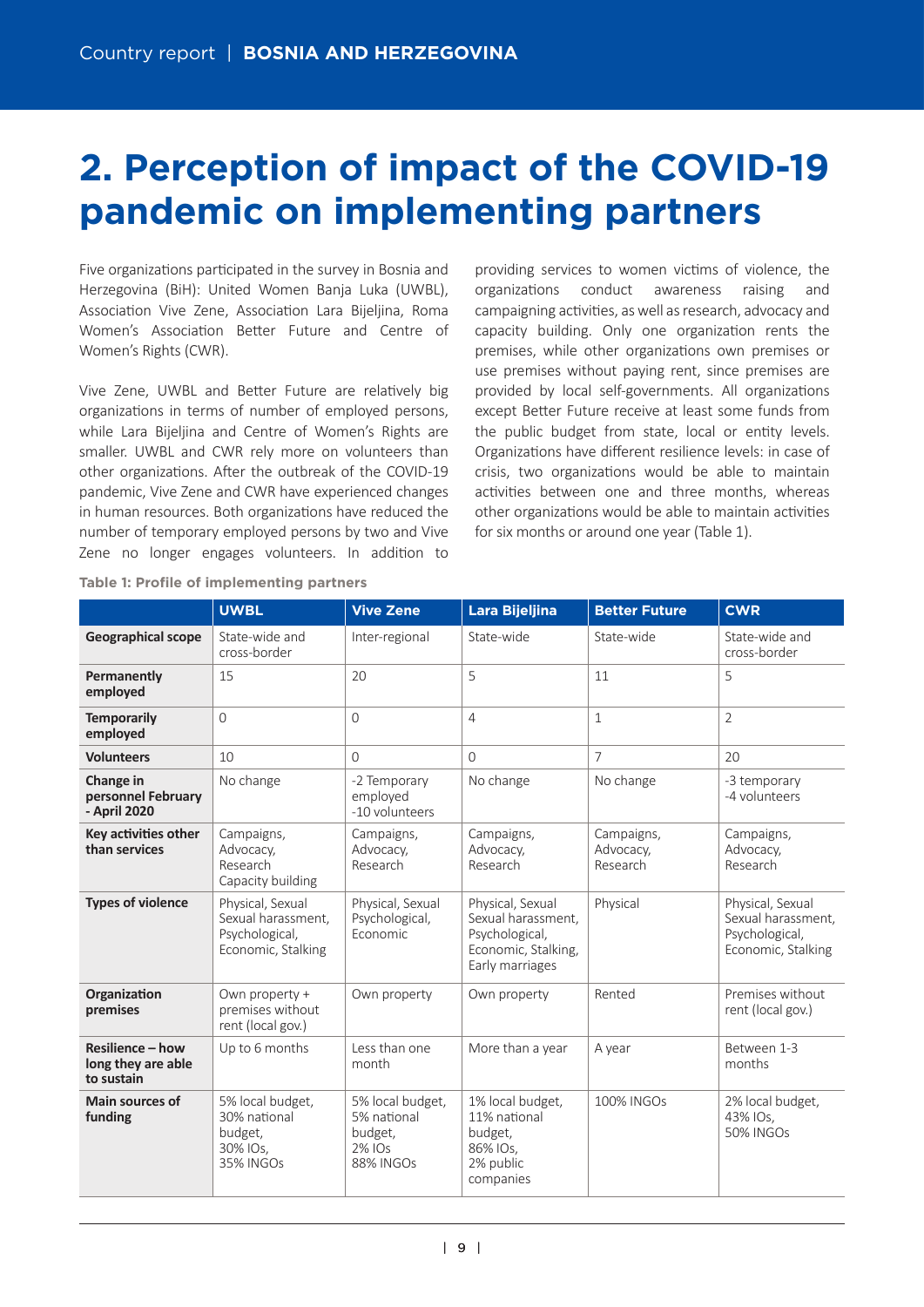The COVID-19 pandemic and measures implemented as a response have impacted the work of organizations. Response measures with the greatest impact on service provider organizations include mobility restriction, public transportation cancellation, and postponement of court proceedings (Chart 1).

|  |  |  | Chart 1: Impact of measures in response to the COVID-19 pandemic on implementing partners |  |
|--|--|--|-------------------------------------------------------------------------------------------|--|
|  |  |  |                                                                                           |  |
|  |  |  |                                                                                           |  |

| Measures in response to COVID-19 crisis that have impacted organizations (N, %)                                   |     |      |  |  |  |  |  |  |
|-------------------------------------------------------------------------------------------------------------------|-----|------|--|--|--|--|--|--|
| Curfew, restriction of movement of all citizens                                                                   | 4/5 | 80%  |  |  |  |  |  |  |
| Work transferred to home when possible; strict health measures for those<br>who still have to go to the workplace | 3/5 | 60%  |  |  |  |  |  |  |
| Closure of kindergartens, schools                                                                                 | 4/5 | 80%  |  |  |  |  |  |  |
| Mobility restriction for certain groups, such as older population, children up to age 18                          | 4/5 | 80%  |  |  |  |  |  |  |
| Cancellation of public transport in the city/community excluding taxi                                             | 4/5 | 80%  |  |  |  |  |  |  |
| Cancellation of intercity public transport, excluding taxi                                                        | 3/5 | 60%  |  |  |  |  |  |  |
| Special work regime of health institutions which allows only admission of<br>urgent medical cases                 | 5/5 | 100% |  |  |  |  |  |  |
| Quarantine for persons who were in contact with infected persons<br>but do not have symptoms                      | 4/5 | 80%  |  |  |  |  |  |  |
| Self-isolation for persons who are infected and with mild symptoms                                                | 4/5 | 80%  |  |  |  |  |  |  |
| Self-isolation upon return from trips abroad                                                                      | 4/5 | 80%  |  |  |  |  |  |  |
| Forced hospitalization of all those infected, regardless the gravity of sickness and<br>symptoms                  | 1/5 | 20%  |  |  |  |  |  |  |
| Shorter working hours of shops, supermarkets, pharmacies, banks                                                   | 2/5 | 40%  |  |  |  |  |  |  |
| Closure of all shops that do not sell food, medicaments, hygiene products,<br>child supplies, and similar         | 2/5 | 40%  |  |  |  |  |  |  |
| Closure of all direct, face-to-face services in public administration and transfer<br>to mail or phone            | 3/5 | 60%  |  |  |  |  |  |  |
| Postponement of all court proceedings except those that cannot be postponed, such as<br>emergency VAW measures    | 4/5 | 80%  |  |  |  |  |  |  |
| Closure of cities/municipalities (ban to leave or enter city/municipality)                                        | 1/5 | 20%  |  |  |  |  |  |  |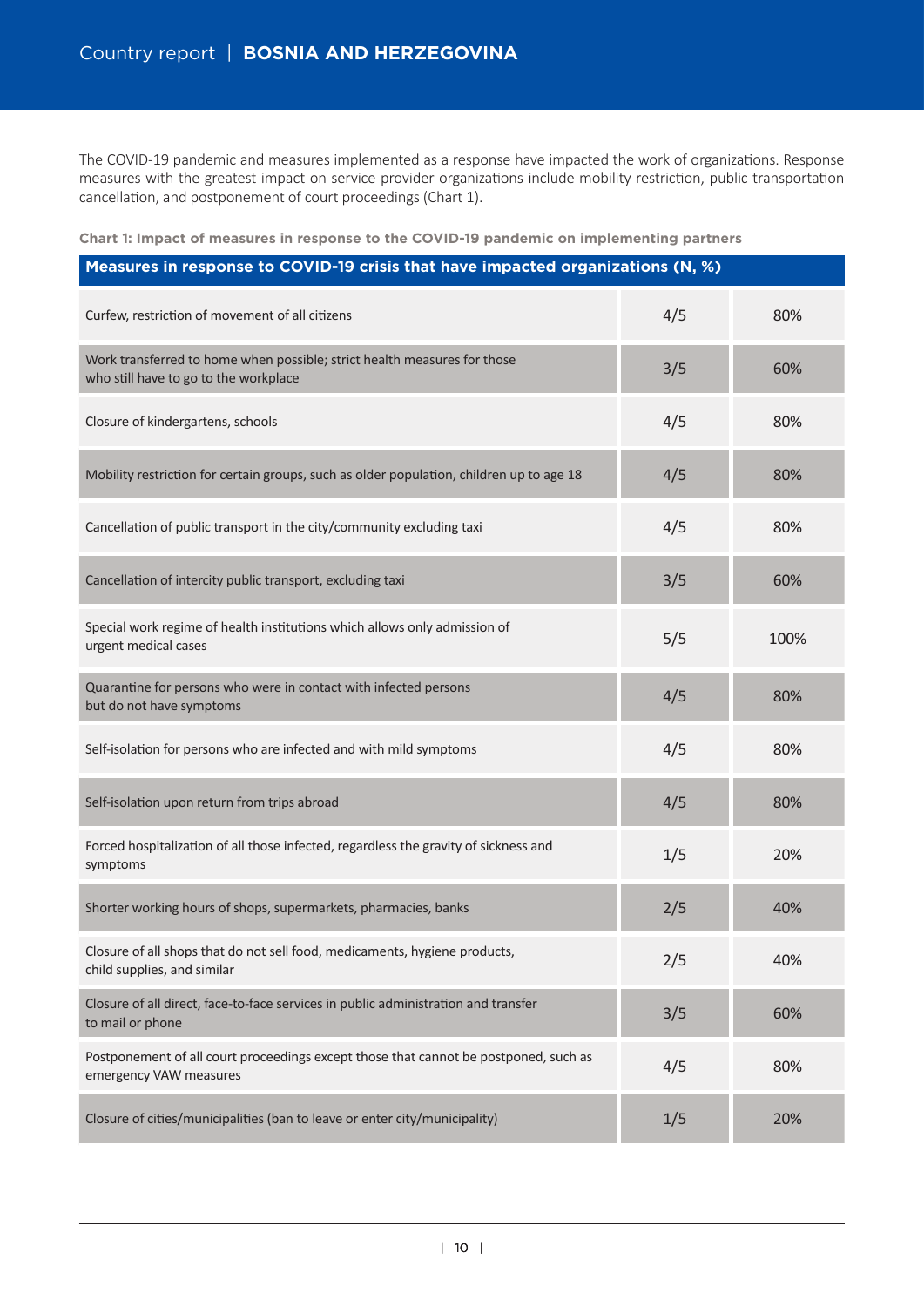# **3. Needs and challenges caused by the COVID-19 crisis**

## **Challenges in service delivery and mitigation strategies**

Services provided by most organizations in April 2020 include helpline, assistance in access to other institutions, psychosocial counselling, shelter, assistance in accessing healthcare, development of safety plans, general counselling and information sharing, free legal aid and financial and in-kind assistance (Table 2).

Due to the COVID-19 pandemic and government measures in response to it, all organizations have reorganized the services they provide. Activities that were cancelled after the outbreak of the pandemic most often include participation in local coordination teams, education and training and support in employment. Changes in services are presented for each organization in Chart 2.

#### **Table 2: Services provided in April 2020**

| <b>Services</b>                                 | N | %  |
|-------------------------------------------------|---|----|
| Helpline                                        | 4 | 80 |
| Shelter                                         | 3 | 60 |
| Rape crisis or sexual violence referral centers |   |    |
| Support to child witness                        | 1 | 20 |
| Assistance in accessing healthcare              | 3 | 60 |
| Assistance in accessing other institutions      | 4 | 80 |
| Development of safety plans                     | 3 | 60 |
| Participation in local coordination teams       | 1 | 20 |
| Specialized programs for perpetrators           |   |    |
| General counselling, information sharing        | 3 | 60 |
| Psychosocial counselling                        | 4 | 80 |
| Free legal aid                                  | 3 | 60 |
| Financial and in-kind assistance                | 3 | 60 |
| Housing                                         |   |    |
| Education and training                          | 2 | 40 |
| Support to employment                           |   |    |

**Chart 2: Organizations by services in April 2020 and changes in comparison to February 2020**

## **UWBL**

**APRIL:** helpline, shelter, assistance in accessing healthcare, development of safety plans, general counselling, psychosocial counselling, free legal aid **CANCELLED:** financial and in-kind assistance, education, support to employment

#### **Vive Zene**

**APRIL:** helpline, shelter, assistance in accessing healthcare, access to other institutions, development of counselling, financial and in -kind assistance, education **CANCELLED:** support to child witness, participation in local for perpetrators, general counselling, free legal aid, support

## **Lara Bijeljina**

**APRIL:** helpline, shelter, psychosocial counselling, free legal aid **CANCELLED:** assistance in accessing healthcare, participation in local coordination, general counselling, support to employment

## **Better Future**

**APRIL:** assistance in access to other institutions. general counselling,financial and in-kind assistance **CANCELLED:** assistance in accessing healthcare, participation in local coordination, education,

## **CWR**

**APRIL:** helpline, shelter, support to child witness, assistance in access to other institutions, development of safety plans, participation in local coordination, general counselling, psychosocial support, free legal aid, financial and in-kind assistance, education **CANCELLED:** support to employment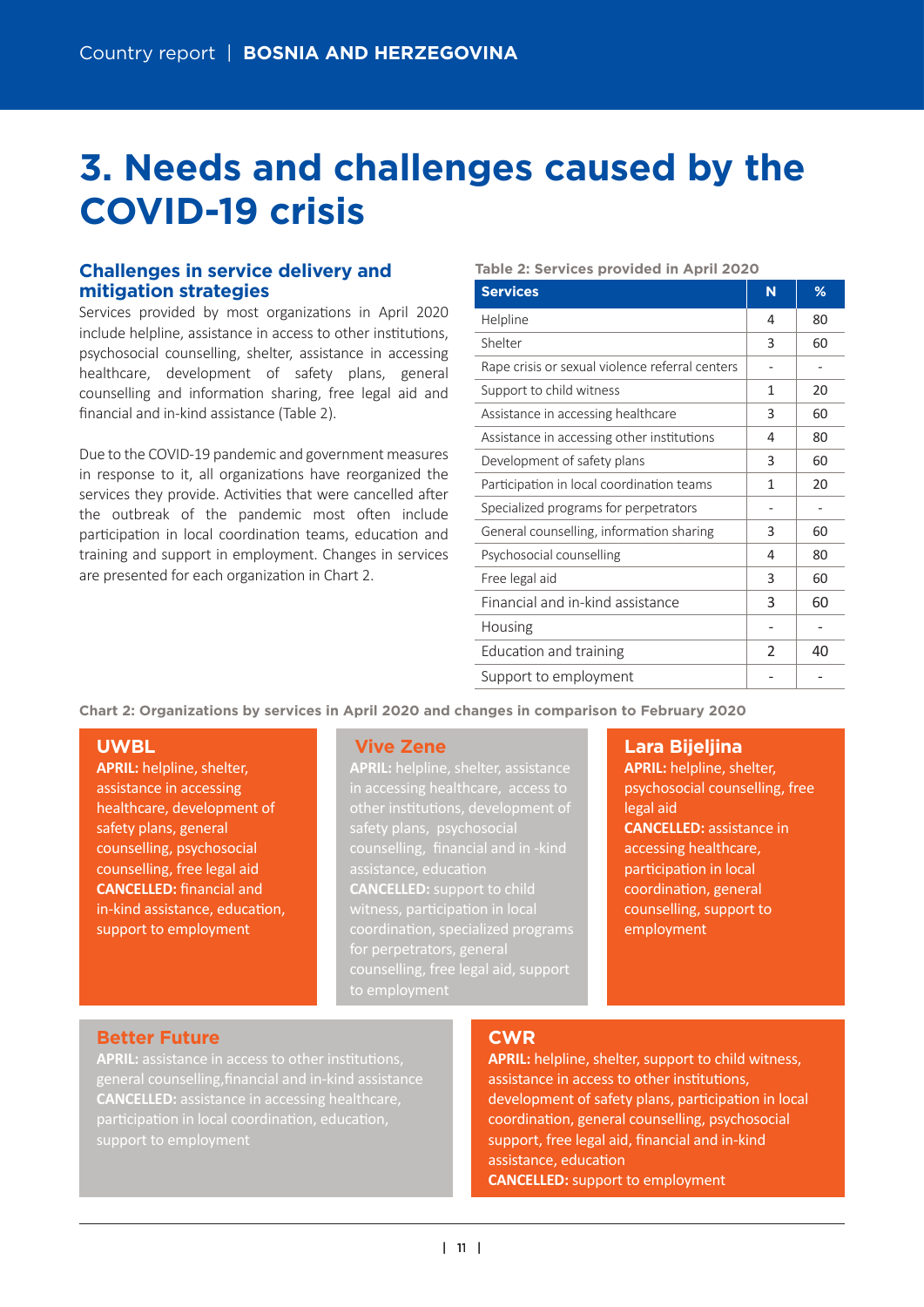The shifts in activities are closely related to the perception of priorities of target groups to which organizations provide support, but also depend on the available resources and capacities to develop somewhat successful mitigation strategies to the current challenges. As it can be noticed from Table 3, changes in priorities are not prominent. Organizations still highly prioritize helpline services and shelters. After the outbreak of the COVID-19 pandemic, organizations gave more importance to psychosocial counselling, while access to healthcare, support in access to other institutions, general counselling and free legal aid moved lower in priority rankings.

### **Table 3: Perception of priority services for women victims of VAW in February and April 2020**

| <b>Services</b>                               | Organizations that pointed to the service as<br>one of the three priority services |                          |                          |    |  |  |  |
|-----------------------------------------------|------------------------------------------------------------------------------------|--------------------------|--------------------------|----|--|--|--|
|                                               |                                                                                    | <b>February 2020</b>     | <b>April 2020</b>        |    |  |  |  |
|                                               | N                                                                                  | %                        | N                        | %  |  |  |  |
| Helpline                                      | 3                                                                                  | 60                       | 3                        | 60 |  |  |  |
| Shelter                                       | 3                                                                                  | 60                       | 3                        | 60 |  |  |  |
| Rape crisis centers                           | $\overline{\phantom{0}}$                                                           | $\overline{\phantom{a}}$ | $\overline{\phantom{a}}$ |    |  |  |  |
| Support to child witness                      | $\overline{a}$                                                                     | $\overline{\phantom{a}}$ | $\overline{\phantom{a}}$ |    |  |  |  |
| Support in access to healthcare               | 1                                                                                  | 20                       | $\overline{\phantom{0}}$ |    |  |  |  |
| Support in access to institutions for support | $\overline{2}$                                                                     | 40                       | $\mathbf{1}$             | 20 |  |  |  |
| Development of safety plans                   |                                                                                    | $\overline{\phantom{a}}$ |                          |    |  |  |  |
| Participation in coordination teams           | $\overline{\phantom{0}}$                                                           | $\overline{\phantom{a}}$ | $\overline{a}$           |    |  |  |  |
| Specialized programs for perpetrators         | $\overline{\phantom{0}}$                                                           | $\overline{\phantom{a}}$ | $\overline{\phantom{a}}$ |    |  |  |  |
| General counselling                           | $\overline{2}$                                                                     | 40                       | 1                        | 20 |  |  |  |
| Psychosocial counselling                      | $\mathbf{1}$                                                                       | 20                       | 3                        | 60 |  |  |  |
| Free legal aid                                | $\overline{2}$                                                                     | 40                       | $\mathbf{1}$             | 20 |  |  |  |
| Financial support                             | $\overline{a}$                                                                     | $\overline{a}$           | 1                        | 20 |  |  |  |
| Housing                                       | $\overline{\phantom{0}}$                                                           | $\overline{\phantom{a}}$ | $\overline{\phantom{0}}$ |    |  |  |  |
| Education and training                        | $\mathbf{1}$                                                                       | 20                       | $\mathbf{1}$             | 20 |  |  |  |
| Support to employment                         | $\overline{a}$                                                                     | $\overline{\phantom{a}}$ | $\overline{\phantom{a}}$ |    |  |  |  |

Data presented in the next chart show perception of priority services among organizations in February and April 2020 (Chart 3).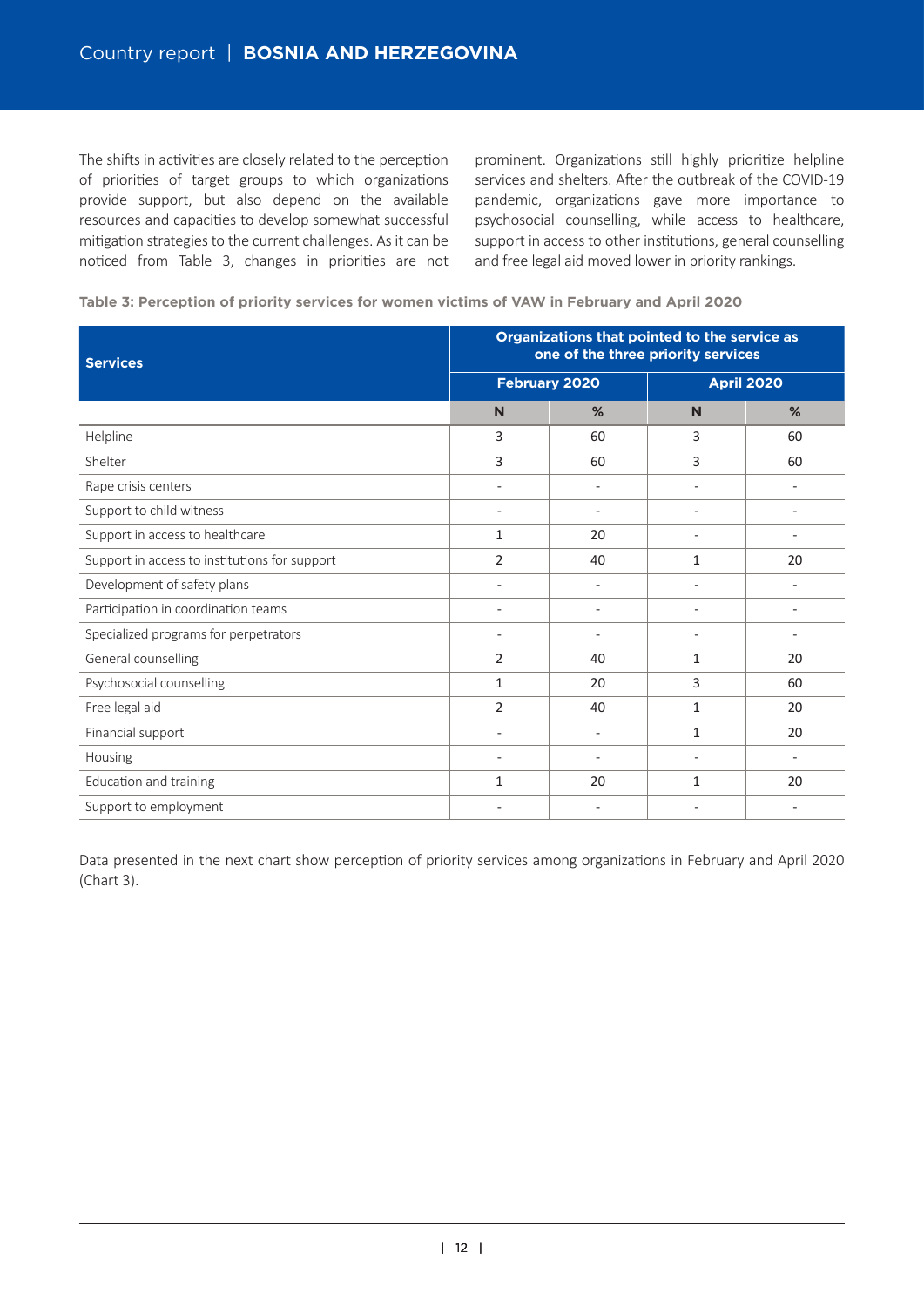**Chart 3: Perception of priority services in protection of women victims of VAW before and during the pandemic**

| <b>Perception of priorities in February and April 2020</b> |                                     |  |  |  |  |  |  |
|------------------------------------------------------------|-------------------------------------|--|--|--|--|--|--|
| <b>FEBRUARY 2020</b>                                       | <b>APRIL 2020</b>                   |  |  |  |  |  |  |
| <b>United Women</b>                                        | <b>United Women</b>                 |  |  |  |  |  |  |
| 1. Shelter                                                 | 1. Helpline                         |  |  |  |  |  |  |
| 2. Free legal aid                                          | 2. Shelter                          |  |  |  |  |  |  |
| 3. Helpline                                                | 3. Free legal aid                   |  |  |  |  |  |  |
| <b>Vive Zene</b>                                           | <b>Vive Zene</b>                    |  |  |  |  |  |  |
| 1. Shelter                                                 | 1. Shelter                          |  |  |  |  |  |  |
| 2. Psychosocial counselling                                | 2. Helpline                         |  |  |  |  |  |  |
| 3. Helpline                                                | 3. Psychosocial counselling         |  |  |  |  |  |  |
| Lara Bijeljina                                             | Lara Bijeljina                      |  |  |  |  |  |  |
| 1. Shelter                                                 | 1. Shelter                          |  |  |  |  |  |  |
| 2. Helpline                                                | 2. Helpline                         |  |  |  |  |  |  |
| 3. General Counselling                                     | 3. Psychosocial counselling         |  |  |  |  |  |  |
| <b>Better Future</b>                                       | <b>Better Future</b>                |  |  |  |  |  |  |
| 1. Access to healthcare                                    | 1. Financial and in-kind assistance |  |  |  |  |  |  |
| 2. Access to other institutions                            | 2. General counselling              |  |  |  |  |  |  |
| 3. General counselling                                     | 3. Access to other institutions     |  |  |  |  |  |  |
| <b>CWR</b>                                                 | <b>CWR</b>                          |  |  |  |  |  |  |
| 1. Free legal aid                                          | 1. Helpline                         |  |  |  |  |  |  |
| 2. Access to other institutions                            | 2. Psychosocial counselling         |  |  |  |  |  |  |
| 3. Education and training                                  | 3. Education and training           |  |  |  |  |  |  |

Organizations explained that priorities have changed due to beneficiaries' different needs. As a representative of Lara Bijeljina explained, prior to the pandemic, the organization would prioritize general counselling, information sharing, campaigning among broader population, whereas in the pandemic situation they focused more on psychosocial counselling. The counselling is conducted both with Safe House's beneficiaries and with women in need of psychosocial assistance who contact the organization.

The representative of Better Future also reported that priori�es have changed among women living in Roma communities, which is the organization's target group. They are more affected by the pandemic in terms of missing basic hygiene goods, food supplies and other needed products, while the burden of coping with crisis and deprivation is mainly on Roma women's shoulders. Therefore, the organization has highly prioritized financial and in-kind assistance to these women.

The Centre of Women's Rights focused efforts on psychological counselling. They engaged two retired psychotherapists to increase the capacity of this service, provide advice on how to deal with the situation and develop plans with beneficiaries to cope with the violence in a crisis situation. They provide advice on online platforms and social media where women can post questions anonymously. The answers are later published so other women can also refer to them and take advice relevant to their situation

Although many challenges are common to the different types of services, organizations face specific challenges in delivery of particular services. In further sections the challenges and mitigation strategies together with lessons learned and needs for support are presented for services currently implemented by organizations.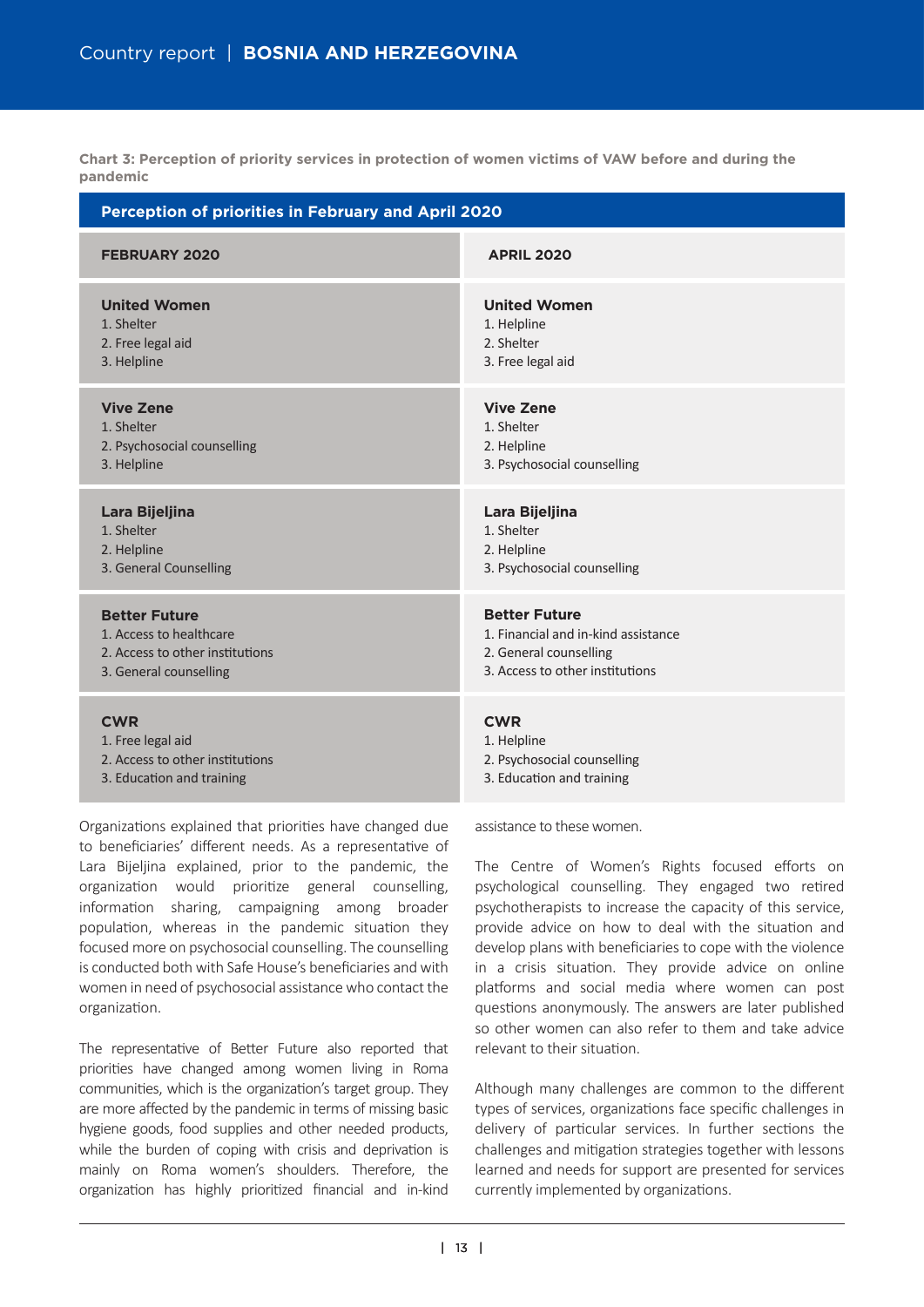## **Helpline services**

Helpline services have been provided by UWBL since 1997, Vive Zene since 2010, Lara Bijeljina since 2004, and Centre of Women's Rights since 2011.

### **CHALLENGES, MITIGATION AND INNOVATION**

All helpline services include information sharing and consultations. CWR has introduced psychosocial support

**Table 4: Changes in content and method of helpline service**

after the outbreak of the pandemic, while Vive Zene cancelled legal support as well as referral to specialized services after the outbreak. The modes of service delivery have changed, as United Women, Vive Zene and CWR started to provide helpline services from home after the outbreak of the crisis, although all organizations continued to provide this service from office as well (Table 4).

| <b>Content of the helpline</b>       | <b>UWBL</b> |              | <b>Vive Zene</b> |              | Lara Bijeljina |              | <b>CWR</b> |              |
|--------------------------------------|-------------|--------------|------------------|--------------|----------------|--------------|------------|--------------|
|                                      | Feb         | <b>April</b> | <b>Feb</b>       | <b>April</b> | Feb            | <b>April</b> | Feb        | <b>April</b> |
| Information sharing, consultations   |             |              |                  |              |                |              |            |              |
| Psychosocial support                 |             |              |                  |              |                |              |            |              |
| Legal support                        |             |              |                  |              |                |              |            |              |
| Referral to specialized services     |             |              |                  |              |                |              |            |              |
| Through phone from the office        |             |              |                  |              |                |              |            |              |
| Through phone from the home of staff |             |              |                  |              |                |              |            |              |
| Through e-mail                       |             |              |                  |              |                |              |            |              |
| Through online chat                  |             |              |                  |              |                |              |            |              |
| Through mobile application chat      |             |              |                  |              |                |              |            |              |
|                                      |             |              | Legend:          |              | Provided       | Not provided |            |              |

Organizations providing helpline services have reported facing various challenges during these circumstances.

**Table 5: Challenges and mitigation strategies related to helpline**

| <b>Key challenges</b>                                                                   | <b>UWBL</b> | <b>Vive</b><br><b>Zene</b> | <b>Better</b><br><b>Future</b> | <b>CWR</b> | <b>Mitigation strategies</b>                                                                                                                                        |
|-----------------------------------------------------------------------------------------|-------------|----------------------------|--------------------------------|------------|---------------------------------------------------------------------------------------------------------------------------------------------------------------------|
| Health problems and health risks of<br>organization staff                               |             | ✔                          |                                | ✔          | Staff with higher health risks work only from<br>home, health protection measures are applied in<br>the office as advised by WHO                                    |
| Health risks of beneficiaries                                                           |             | ✔                          |                                |            | No contact required when using helpline service                                                                                                                     |
| The ability to provide necessary funds<br>for regular service delivery                  |             | ✔                          |                                |            | Some organizations have developed additional<br>fundraising strategies, while others reduced their<br>staff and relied more on volunteers                           |
| The access of victims of VAW to<br>services due to the lack of transport                | ✔           | ✔                          |                                |            | Coordination with police, use of online platforms<br>and social networks                                                                                            |
| The access of victims of VAW to<br>services due to the lack of information              |             |                            |                                |            | Trying to reach victims through media, social<br>networks and inform them on availability of<br>services, maximizing the use of local media and<br>online platforms |
| The access of victims of VAW to<br>services due to the curfew                           |             |                            |                                |            | Providing e-mail, helpline, online support                                                                                                                          |
| The access of victims of VAW to<br>services due to the firmer control of<br>perpetrator |             |                            |                                |            | Cooperation with police and public prosecutor.<br>Some organizations have reported they have no<br>resources to address this challenge at the<br>moment             |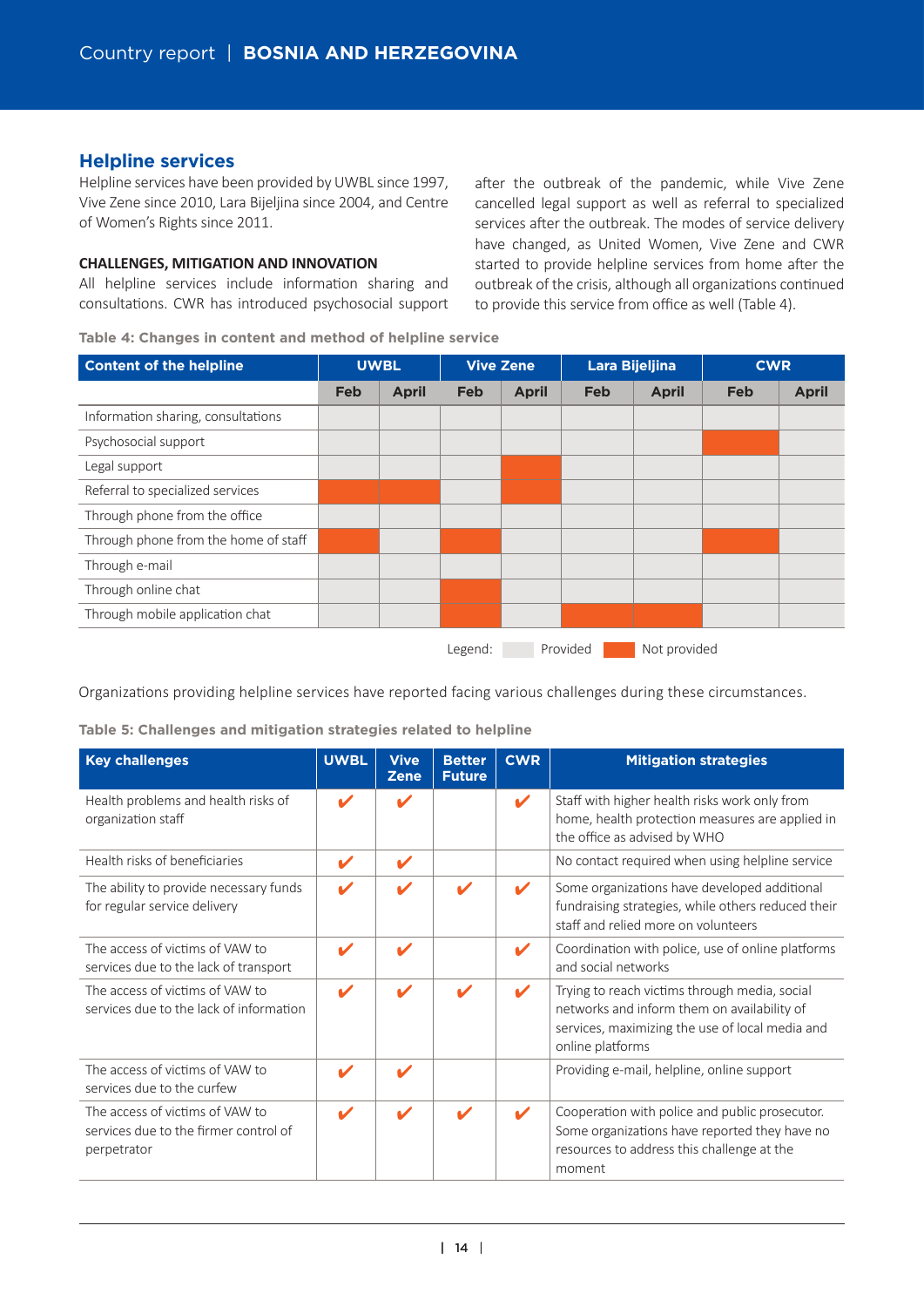| <b>Key challenges</b>                                                                                                  | <b>UWBL</b>                | <b>Vive</b><br><b>Zene</b> | <b>Better</b><br><b>Future</b> | <b>CWR</b> | <b>Mitigation strategies</b>                                                                                                                                                                        |
|------------------------------------------------------------------------------------------------------------------------|----------------------------|----------------------------|--------------------------------|------------|-----------------------------------------------------------------------------------------------------------------------------------------------------------------------------------------------------|
| The access of victims of VAW to<br>services due to the inadequate<br>communication channels (i.e. cannot<br>use phone) | ✔                          | ✔                          |                                | ✔          | Encouraging citizens to report violation of public<br>order and peace when they hear or see<br>something that can be associated with violence                                                       |
| Insufficient space to accommodate<br>victims                                                                           | V                          | V                          |                                |            | Referring women to safe houses                                                                                                                                                                      |
| Difficulties in provision of food,<br>clothes, hygiene for beneficiaries                                               |                            | V                          |                                |            | Some organizations provided supplies on time,<br>others have reported they have no resources to<br>address these challenges at the moment                                                           |
| Referral to healthcare centres                                                                                         | V                          | ✔                          |                                |            | Telephone contact with health centers, some<br>organizations use their vehicles for referrals,<br>organizations have a list of contacts for<br>healthcare services where to refer beneficiaries     |
| Cooperation with justice system in<br>support to beneficiaries                                                         | V                          | V                          |                                | ✔          | Contact with public prosecutor by phone, but so<br>far strategies are not very successful                                                                                                           |
| Cooperation with social protection<br>system in support to beneficiaries                                               | ✔                          | V                          |                                | ✔          | Some organizations have no successful strategies<br>to establish regular contact with social<br>protection system, while some have, due to the<br>already established cooperation with institutions |
| Cooperation with police + judiciary<br>+ other existing referral system in<br>support to beneficiaries                 | $\boldsymbol{\mathcal{L}}$ | V                          |                                | V          | Some organizations have no successful strategies<br>to establish regular contact with social<br>protection system, while some have due to the<br>already established cooperation with institutions  |

UWBL has reported an increased burden on staff during the pandemic. The helpline is located in the premises of the Safe House that has 24/7 duty shifts even during the pandemic. Due to the higher health risks, some staff had to be withdrawn from working on the premises while remaining staff became overburdened, as they have to cover both the helpline and work with beneficiaries in the Safe House during their shifts. The organization received no funds to engage additional new staff.

Some organizations requested clear instructions from the responsible ministry on how to provide services during the COVID-19 pandemic, but they did not get a response on specific procedures regarding women and children exposed to violence.

All organizations feel pressured by increased costs due to the new circumstances in which they have to provide services. Some have developed emergency strategies for fundraising to cover the increased costs of services, while others have reported a lack of resources to meet increased demand.

However, organizations have reported contradictory information about their demand for their services. Some organizations claim that since the outbreak, the demand has increased, while others claim that due to the isolation of women together with perpetrators, there is less reporting of violence.

CWR mobilized all staff to work on the helpline as they established phone line for crisis intervention. Beneficiaries have access to psychosocial support via Skype, and online education to medical students volunteering in the service was provided. The organization developed specific protocols in line with the situation for women are under firmer control of perpetrators. Mobile applications are used, such as Viber or Messenger. Women can also post questions and get answers online. Since the Red Cross is the only organization authorized to deliver humanitarian aid, CWR provides a list of its socially disadvantaged beneficiaries to the Red Cross for them to be provided with essential goods. Besides, representatives of the organization indicated the importance of the previously built relationships with local institutions in the system for protection.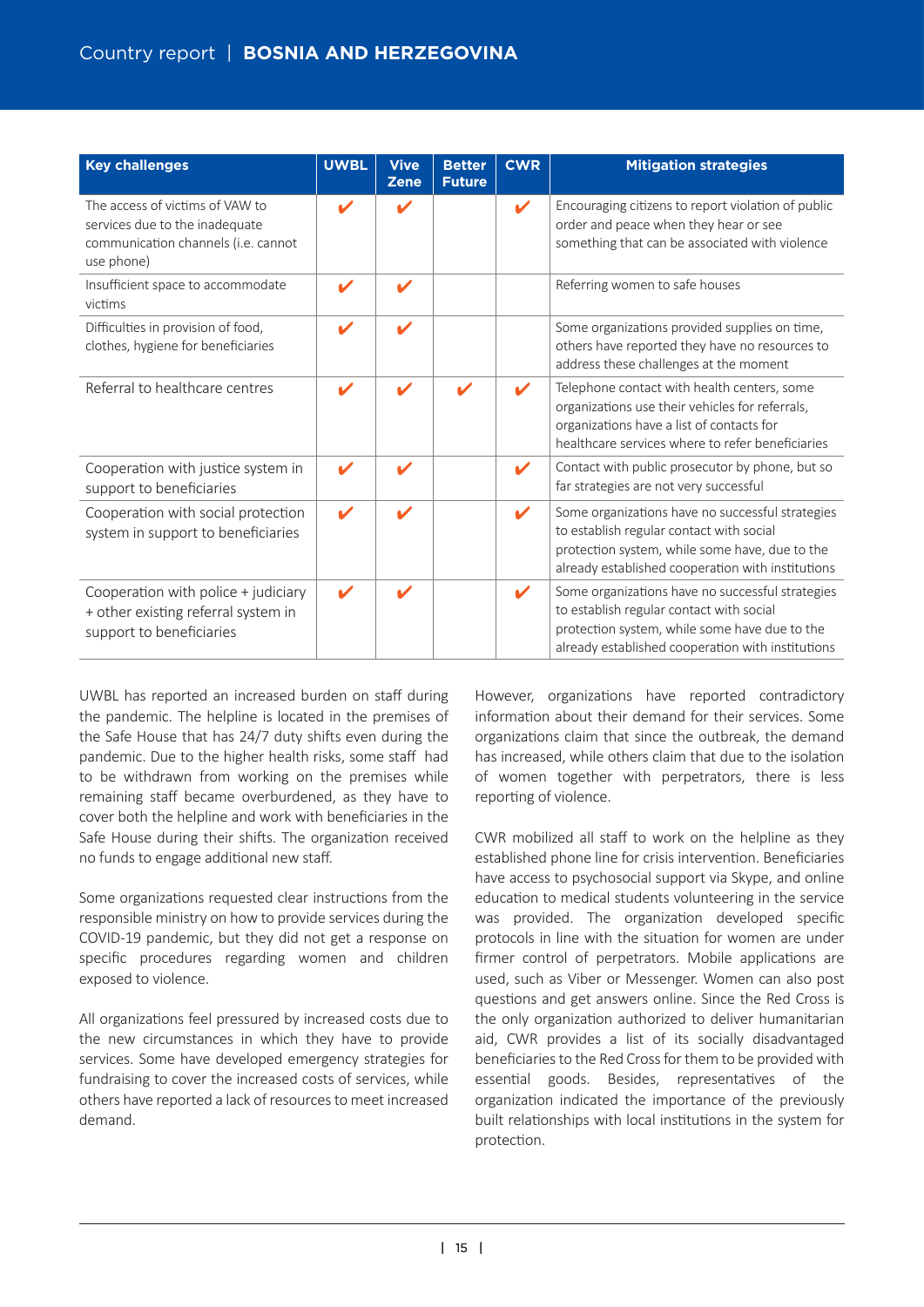#### **LESSONS LEARNT AND NEEDS FOR SUPPORT**

Organizations' most crucial needs to maintain the helpline service include:

- Financial support to be able to engage 24/7 operators working on helpline and trained in providing psychological support;
- Digital technology that will enable smooth functioning of service (new computers, fast internet), but also some new features, such as the ability to locate the place from which beneficiaries call;
- The understanding of donors regarding organizations' need to redirect some resources from other activities towards services;
- Training of staff in new methods of communication, working online using different tools;
- Additional free telephone lines.

#### **Table 6: Changes in content of shelter services**

## **Shelter**

Shelter services have been provided by Vive Zene since 1997, UWBL since 2007 and Lara Bijeljina since 2011.

#### **CHALLENGES, MITIGATION AND INNOVATION**

Two shelters (Vive Zene and Lara) continued to provide accommodation for women and children, while UWBL stopped admitting new beneficiaries into the shelter after the outbreak of the pandemic. All shelters provide psychosocial and legal support and assistance in communication with other institutions. Vive Zene and Lara continue to work on development of safety plans, while UWBL cancelled this activity. Short term financial and inkind assistance is provided by UWBL and Vive Zene (Table 6).

| <b>Content of the helpline</b>                                  | <b>UWBL</b> |              | <b>Vive Zene</b> |              | Lara Bijeljina |              |
|-----------------------------------------------------------------|-------------|--------------|------------------|--------------|----------------|--------------|
|                                                                 | Feb         | <b>April</b> | <b>Feb</b>       | <b>April</b> | Feb            | <b>April</b> |
| Accommodation for women and children                            |             |              |                  |              |                |              |
| Psychosocial support                                            |             |              |                  |              |                |              |
| Legal support                                                   |             |              |                  |              |                |              |
| Development of safety plans                                     |             |              |                  |              |                |              |
| Assistance in communication with other institutions             |             |              |                  |              |                |              |
| Short term financial or in-kind assistance for women in shelter |             |              |                  |              |                |              |
|                                                                 | Legend:     |              | Provided         |              | Not provided   |              |

Key challenges in keeping the shelter operational relate to health risks for staff and beneficiaries, reduced mobility of beneficiaries due to restriction measures and firmer control of the perpetrator. Organizations respond to these

challenges with various mitigation strategies, including application of health safety measures and cooperation with police (Table 7).

**Table 7: Challenges and mitigation strategies related to shelter services**

| <b>Key challenges</b>                                                    | <b>UWBL</b> | <b>Vive</b><br><b>Zene</b> | <b>Better</b><br><b>Future</b> | <b>Mitigation strategies</b>                                                                                                                    |
|--------------------------------------------------------------------------|-------------|----------------------------|--------------------------------|-------------------------------------------------------------------------------------------------------------------------------------------------|
| Health problems and health risks of<br>organization staff                |             |                            | v                              | Staff with higher health risks work only from home,<br>health protection measures are applied in the<br>shelters as advised by WHO              |
| Health risks of beneficiaries                                            |             |                            |                                | Ensuring isolation and disinfection on continuous<br>basis, all health safety measures in line with WHO<br>recommendations are in place         |
| The ability to provide necessary funds for<br>regular service delivery   |             |                            |                                | Staff reduction, relying on funds provided prior to the<br>COVID-19 pandemic                                                                    |
| The access of victims of VAW to services<br>due to the lack of transport |             | ✔                          |                                | Some organizations do not have response to address<br>this, others coordinate with police or organize<br>transportation with their own vehicles |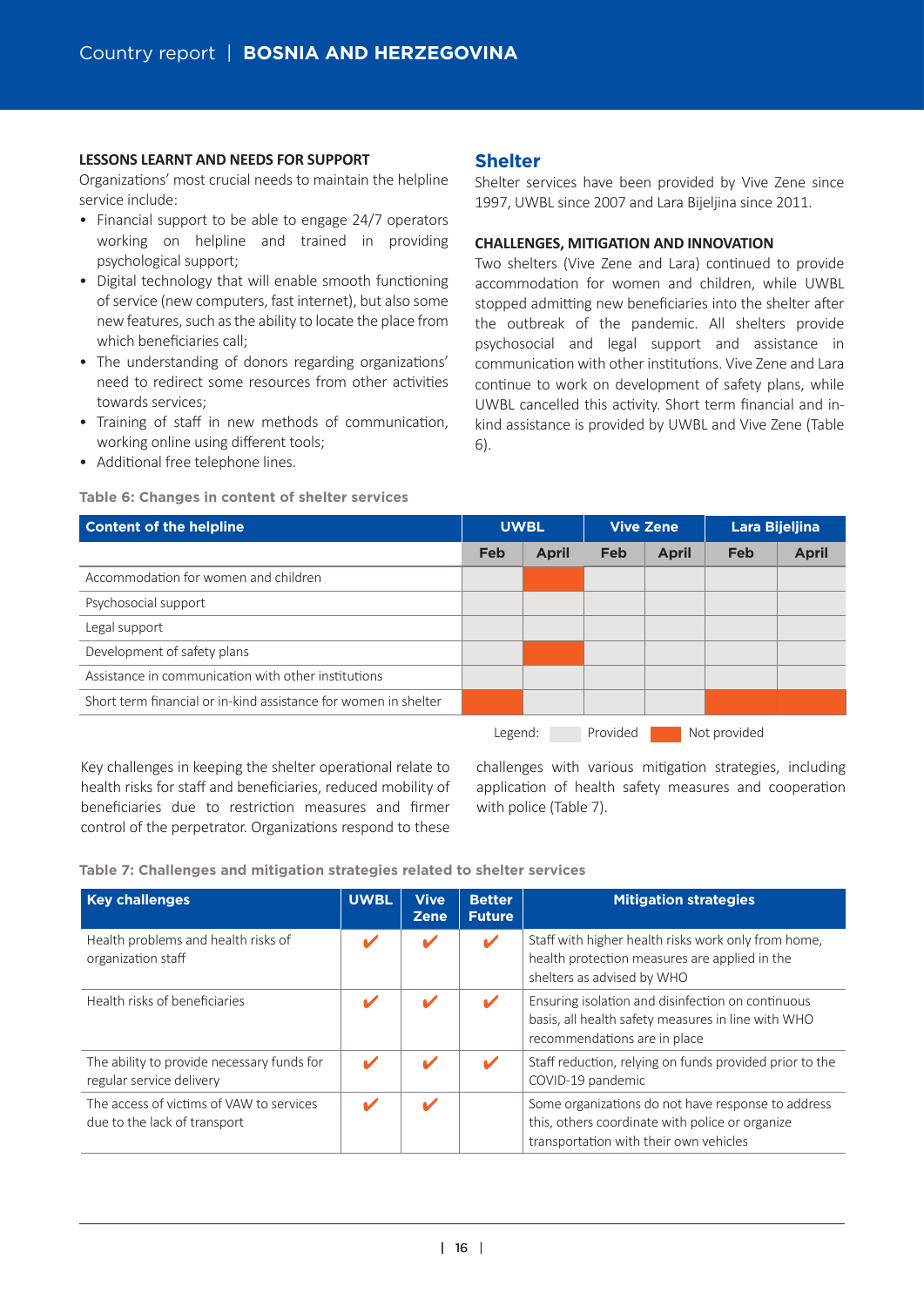| <b>Key challenges</b>                                                                                               | <b>UWBL</b>                | <b>Vive</b><br><b>Zene</b> | <b>Better</b><br><b>Future</b> | <b>Mitigation strategies</b>                                                                                                                                                                                                                                                                                                                    |
|---------------------------------------------------------------------------------------------------------------------|----------------------------|----------------------------|--------------------------------|-------------------------------------------------------------------------------------------------------------------------------------------------------------------------------------------------------------------------------------------------------------------------------------------------------------------------------------------------|
| The access of victims of VAW to services<br>due to the lack of information                                          | $\boldsymbol{\nu}$         | ✔                          | $\boldsymbol{\mathcal{U}}$     | Sharing information on available assistance through<br>local media, social media, portals                                                                                                                                                                                                                                                       |
| The access of victims of VAW to services<br>due to the curfew                                                       | $\boldsymbol{\mathcal{U}}$ | V                          |                                | Coordination with police                                                                                                                                                                                                                                                                                                                        |
| The access of victims of VAW to services<br>due to the firmer control of perpetrator                                | V                          | ✔                          | V                              | Organizations feel that this aspect is beyond their<br>control. One organization is relying on cooperation<br>with police on this matter                                                                                                                                                                                                        |
| The access of victims of VAW to services<br>due to the inadequate communication<br>channels (i.e. cannot use phone) | V                          |                            |                                | Organizations have no mitigation strategy to address<br>this challenge                                                                                                                                                                                                                                                                          |
| Insufficient space for accommodating<br>victims                                                                     | V                          | v                          |                                | Organizations have no mitigation strategy to address<br>this challenge. One organization found one potential<br>place to expand the accommodation capacities                                                                                                                                                                                    |
| Difficulties in provision of food, clothes,<br>hygiene for beneficiaries                                            |                            |                            |                                | Two organizations contacted many stakeholders to<br>provide supplies, one organization have reported that<br>it has no resources to address this challenge                                                                                                                                                                                      |
| Referral to healthcare centres                                                                                      | V                          |                            | $\boldsymbol{\nu}$             | Healthcare is provided in Safe House by trained<br>nurses on duty shifts. Another organization uses its<br>own vehicle to transport women to healthcare<br>institutions. A third organization avoids bringing<br>beneficiaries to health institutions, except when it is<br>very much needed in order to reduce risks of COVID-<br>19 infection |
| Cooperation with justice system in<br>support to beneficiaries                                                      |                            |                            | V                              | Organizations contact prosecution office by phone                                                                                                                                                                                                                                                                                               |
| Cooperation with social protection<br>system in support to beneficiaries                                            |                            |                            | $\boldsymbol{\nu}$             | Good cooperation established prior the pandemic is<br>uninterrupted, using online and telephone<br>communication                                                                                                                                                                                                                                |
| Cooperation with police + judiciary +<br>other existing referral system in<br>support to beneficiaries              | ✔                          |                            | $\boldsymbol{\mathcal{U}}$     | Telephone communication or online communication                                                                                                                                                                                                                                                                                                 |

The majority of UWBL staff is forced to work from home due to health safety measures and increased health risks among personnel. The shelter accommodates only 14 women as the organization stopped admitting new beneficiaries since the outbreak because of the inability to ensure the isolation of new beneficiaries. Legal and psychosocial assistance to beneficiaries in the safe house is provided through email, phone, social networks. The organization has reported a lack of official guidelines and protocols that would define procedures of admission and service provision during the COVID-19 pandemic. Due to this lack, the organization has 'frozen' the admission of new beneficiaries.

Other organizations have redefined isolation procedures. They have limited contact between beneficiaries accommodated in shelters; beneficiaries are allowed to leave the shelter only when necessary, if there is certain medical condition that requires healthcare support, a court hearing or similar. The external staff who used to work during night shifts is relieved of duty and only core employees are working in the shelter. Health safety protocols are followed within the shelter, as well as social distancing. Premises are regularly disinfected, and more attention is paid to hygiene of the premises.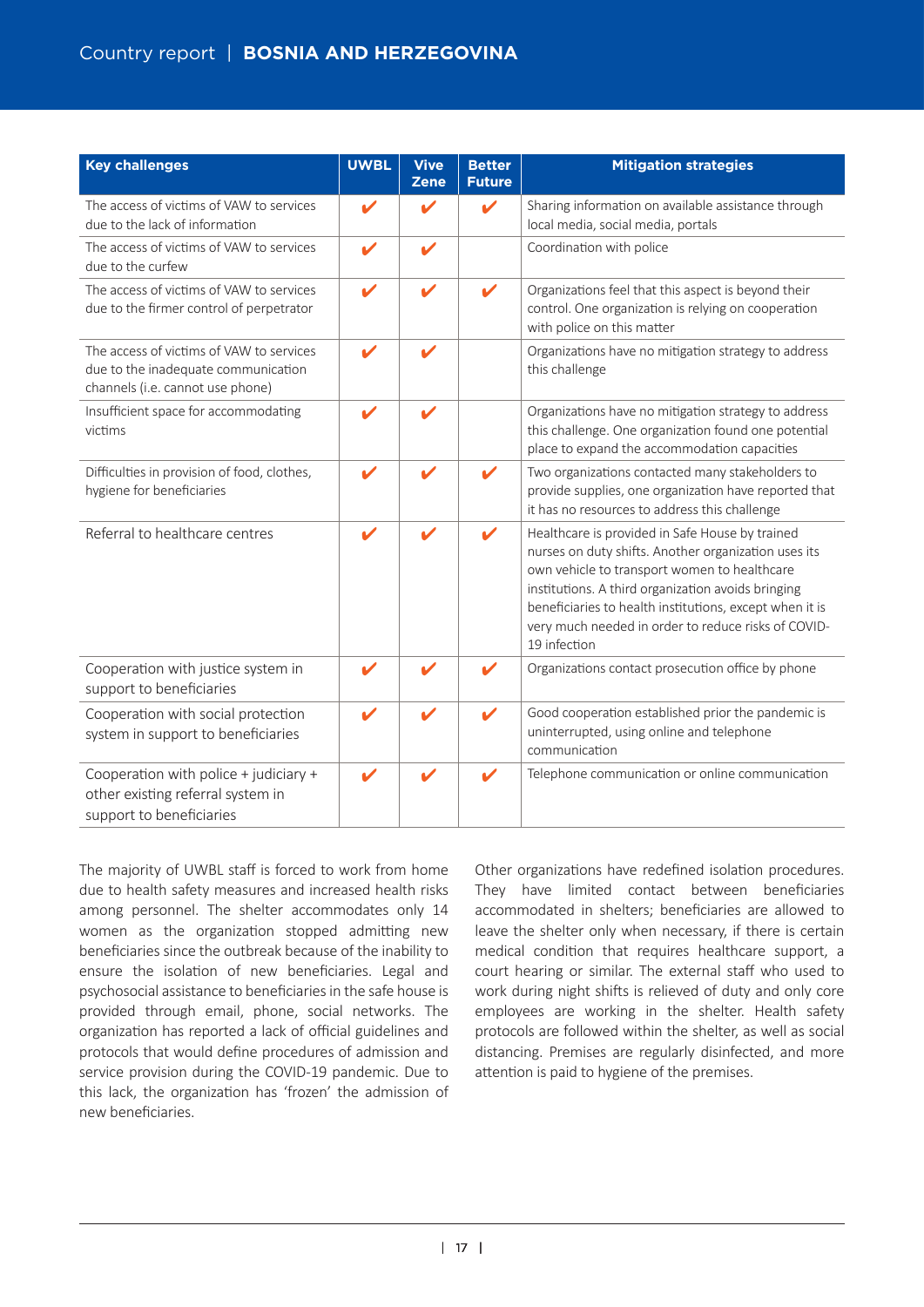#### **LESSONS LEARNT AND NEEDS FOR SUPPORT**

The specific guidelines and protocols for the delivery of services in support to victims of violence during crisis situations should be developed and issued to all service providers by the responsible ministry and/or public health institutions.

In order to provide shelter services during the pandemic, the organizations need:

- Official guidelines from the ministry in charge regarding how to organize procedures of admission of new beneficiaries, what protective measures need to be undertaken, and how procedures in the shelters should be adjusted:
- To establish better communication channels with public institutions engaged in the system for protection of women from VAW;
- Financial assistance to engage additional staff and to provide health safety and hygiene equipment;
- Training of personnel on how to work in emergency situations:
- Financial support to adjust the premises in the shelters in case it is necessary to isolate some persons.

## **Psychosocial counselling as standalone service**

Psychosocial counselling as a standalone service is provided by Association Vive Zene, Lara Bijeljina and CWR.

### **CHALLENGES, MITIGATION AND INNOVATION**

Challenges in service delivery of psychosocial support are related to health safety risks, reduced opportunities of women to access this service due to the lack of public transportation, curfew, firmer control of the perpetrator and/or insufficiently adequate communication options. The challenges are posed also by the changed working schedules of institutions with which organizations cooperate in assisting women or to which they refer to for specific services. The mitigation strategies include alternative methods of providing services and relying more on telephone and online services, following health safety protocols in case that counselling should be delivered faceto-face when necessary, fundraising in order to provide additional funds and engage more counselors, sharing information on available services online and distributing leaflets specifically prepared for this purpose (Table 8).

| <b>Key challenges</b>                                                                                                  | <b>Vive</b><br>zene        | <b>Foundation</b><br>Lara | <b>CWR</b>                 | <b>Mitigation strategies</b>                                                                                                                                                                                                                        |
|------------------------------------------------------------------------------------------------------------------------|----------------------------|---------------------------|----------------------------|-----------------------------------------------------------------------------------------------------------------------------------------------------------------------------------------------------------------------------------------------------|
| Health problems and health risks of<br>organization staff                                                              | V                          | V                         | ✔                          | Providing counselling by phone or online and<br>organizing counselling 'in person' only when<br>necessary, respecting all health safety protocols as<br>suggested by WHO                                                                            |
| Health risks of beneficiaries                                                                                          | V                          | V                         | ✔                          | Providing counselling by phone or online and<br>organizing counselling 'in person' only when<br>necessary, respecting all health safety protocols as<br>suggested by WHO                                                                            |
| The ability to provide necessary funds<br>for regular service delivery                                                 | $\boldsymbol{\mathscr{L}}$ | V                         |                            | Looking for new donors, trying to provide additional<br>funds for counsellors specialized in emergency<br>situations, relying more on volunteers                                                                                                    |
| The access of victims of VAW to<br>services due to the lack of transport                                               | ✔                          |                           | V                          | Providing counselling through phone and online                                                                                                                                                                                                      |
| The access of victims of VAW to<br>services due to the lack of information                                             | ✔                          | ✔                         | $\boldsymbol{\mathcal{U}}$ | Sharing information on available assistance through<br>local media, social media, portals                                                                                                                                                           |
| The access of victims of VAW to<br>services due to the curfew                                                          | $\boldsymbol{\mathscr{C}}$ |                           |                            | Providing online services                                                                                                                                                                                                                           |
| The access of victims of VAW to<br>services due to the firmer control of<br>perpetrator                                |                            | V                         |                            | No mitigation strategy                                                                                                                                                                                                                              |
| The access of victims of VAW to<br>services due to the inadequate<br>communication channels (i.e. cannot<br>use phone) | ✔                          |                           | V                          | One organization will distribute 30,000 leaflets to<br>citizens with necessary information on available<br>services and requesting citizens to lend their phones<br>to victims in case they know someone who does not<br>have access to their phone |

**Table 8: Challenges and mitigation strategies related to psychosocial support services**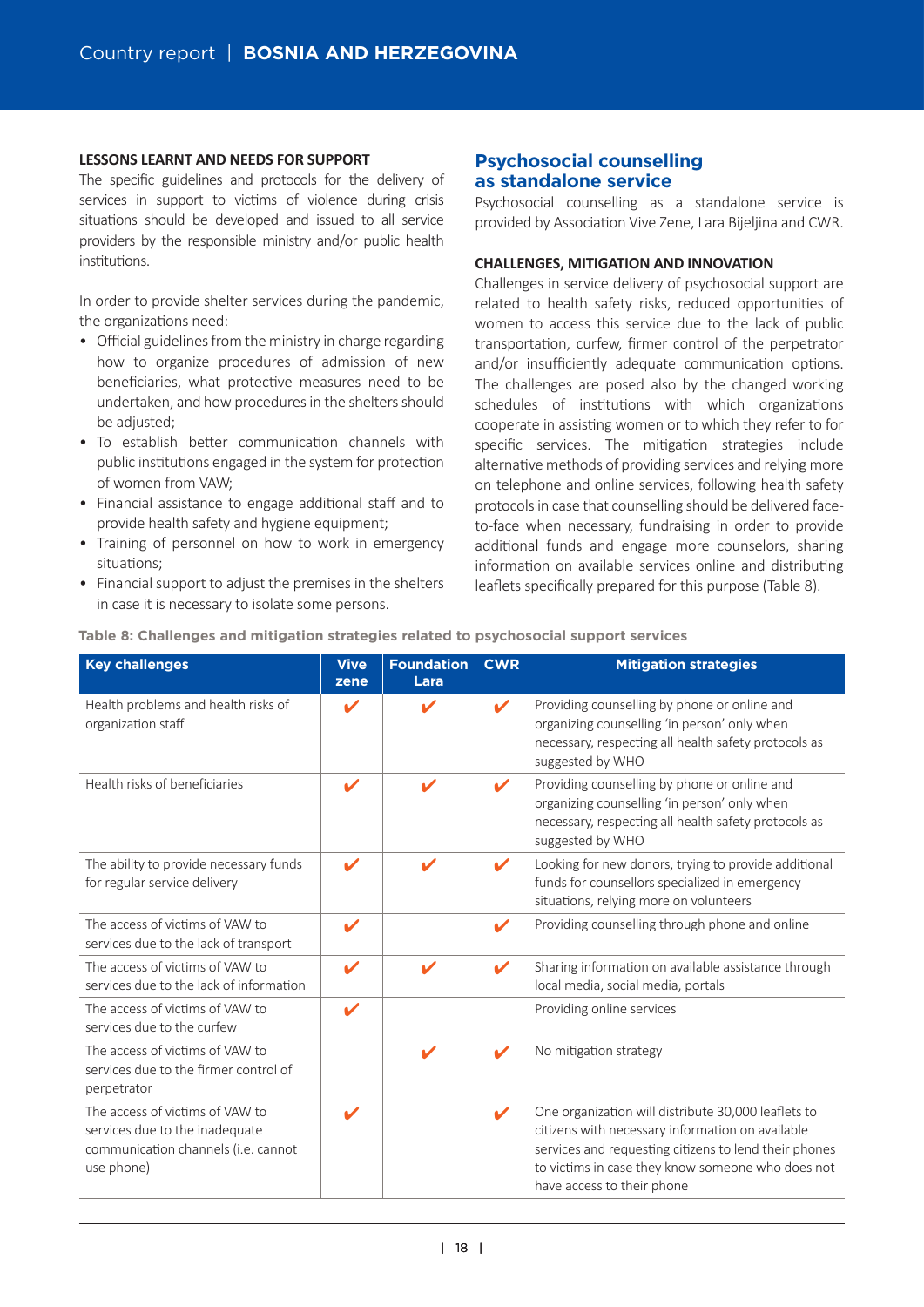#### **LESSONS LEARNT AND NEEDS FOR SUPPORT**

Informing women in emergency situations that psychosocial counselling service is still available is very important. Diverse channels for informing women should be used in order to reach different groups of women. Some organizations reported that they had to transfer counselling to online channels due to the pandemic, and as they see the benefits of such counselling (women from any location can access it, it is time saving as they do not have to travel to the service, and more women could be supported through online channels). They plan to continue with this kind of procedure after the pandemic.

In order to more effectively adjust this service, organizations will need:

- Education and training on providing psychological support in epidemic/pandemic crises, natural disasters and similar emergency situations;
- Financial resources for support to psychologists who are currently providing this service pro bono;
- Better digital equipment and fast internet;
- Increased specific skills on how to establish, run and promote online counselling.

## **Free legal aid as standalone service**

Free legal aid as a standalone service is provided by UWBJ, Lara Bijeljina and CWR.

#### **CHALLENGES, MITIGATION AND INNOVATION**

Organizations have reported challenges similar to the provision of psychosocial support, such as health risks, more difficult access of beneficiaries due to mobility restrictions and firmer control of perpetrators. However, one of the major challenges in providing free legal aid is related to the reduced working regime of justice system institutions, especially courts that issue protection orders. Their work is therefore reduced to emergency cases such as immediate protection orders, while other cases related to VAW and DV are postponed. In response to the health safety risks, organizations transferred this service mainly to phone or online channels.

| <b>Key challenges</b>                                                                                               | <b>Vive</b><br>zene        | <b>Foundatio</b><br>n Lara | <b>CWR</b>                 | <b>Mitigation strategies</b>                                                                                                                                                      |
|---------------------------------------------------------------------------------------------------------------------|----------------------------|----------------------------|----------------------------|-----------------------------------------------------------------------------------------------------------------------------------------------------------------------------------|
| Health problems and health risks of<br>organization staff                                                           | ✔                          | V                          | ✔                          | Counselling is provided online. Only some court case<br>sessions are organized. In case of emergency<br>interventions consultants wear protective gear.                           |
| Health risks of beneficiaries                                                                                       | $\boldsymbol{\mathscr{L}}$ | V                          |                            | Service is provided online due to health risks. Health<br>protective measures are fully applied when it is<br>necessary to provide consultations 'in person".                     |
| The ability to provide necessary funds for<br>regular service delivery                                              | $\mathbf{v}$               | ✔                          | $\boldsymbol{\mathcal{L}}$ | Funds are ensured                                                                                                                                                                 |
| The access of victims of VAW to services<br>due to the lack of transport                                            | $\boldsymbol{\mathscr{L}}$ | V                          | ✔                          | Service is provided by telephone, online                                                                                                                                          |
| The access of victims of VAW to services<br>due to the lack of information                                          | $\boldsymbol{\mathscr{L}}$ | ✔                          | $\mathbf{v}$               | Maximizing use of social platforms; sharing<br>information through media and online on available<br>service                                                                       |
| The access of victims of VAW to services<br>due to the curfew                                                       | V                          |                            |                            | Providing service by phone, online                                                                                                                                                |
| The access of victims of VAW to services<br>due to the firmer control of perpetrator                                | $\boldsymbol{\mathscr{L}}$ | ✔                          | V                          | Using chat, close cooperation with police with<br>availability to call them anytime                                                                                               |
| The access of victims of VAW to services<br>due to the inadequate communication<br>channels (i.e. cannot use phone) | $\boldsymbol{\mathscr{L}}$ |                            | ✔                          | Using media to inform them on availability of<br>service, using Facebook chat                                                                                                     |
| Cooperation with justice system in<br>support to beneficiaries                                                      | $\boldsymbol{\mathcal{U}}$ | V                          | ✔                          | Contact through mails and phone                                                                                                                                                   |
| Cooperation with social protection<br>system in support to beneficiaries                                            | ✔                          | ı                          | ✔                          | Reduced activity of social protection system,<br>contacts only through email and phone                                                                                            |
| Cooperation with police + judiciary +<br>other existing referral system in<br>support to beneficiaries              | $\mathbf{v}$               | V                          | ✔                          | One organization is part of the crisis headquarter of<br>the city so they can directly monitor and influence<br>the work of institutions; others have no mitigation<br>strategies |

#### **Table 9: Challenges and mitigation strategies related to free legal aid**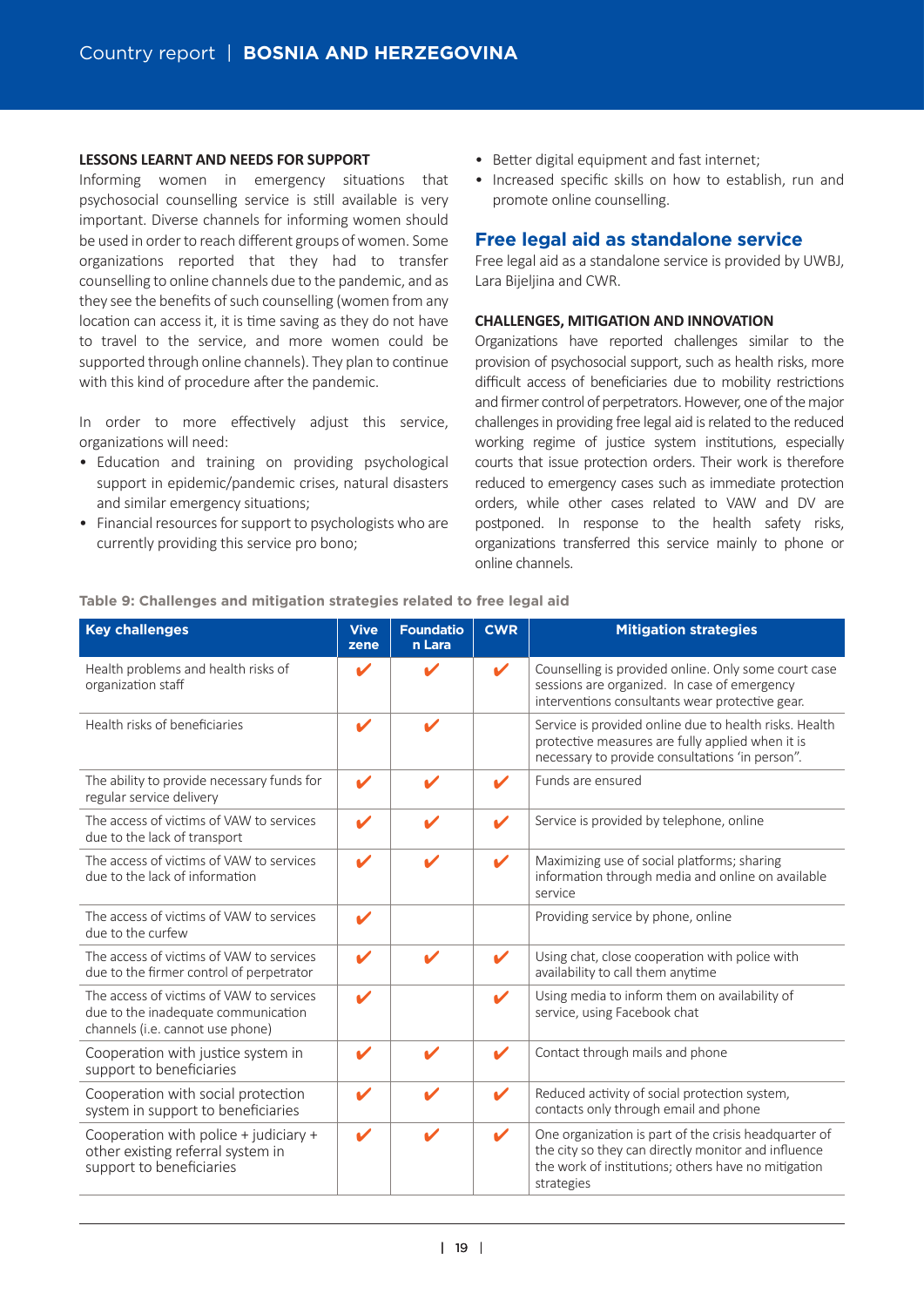#### **LESSONS LEARNT AND NEED FOR SUPPORT**

Similar to the case of psychosocial support, organizations learnt through this experience the value of providing free legal aid through phone or online applications or platforms in increasing overall access to the service.

In order to provide free legal aid more effectively, organizations reported they need following:

- Improved coordination with judiciary institutions during the emergency situation;
- Online legal aid distance learning programmes for professionals in the system for protection;
- Support to adapt online free legal aid to different groups of users and to promote these services for better outreach.

## **Assistance in accessing healthcare and other institutions**

Organizations providing support in access to healthcare are UWBL, Lara Bijelijna and Better Future. Access to other institutions is provided by UWBL, Lara Bijeljina, Better Future and CWR.

Organizations indicated that police have changed their working regime, and their main priority is now monitoring the movement restrictions put in place. As a consequence, organizations reported an increase in domestic violence behind closed doors and a complete control of women by their abusers.

According to the experience of organizations working with centers for social work, police have also adjusted their work to the pandemic situation. They do not work directly with beneficiaries, not only when VAW cases are at stake, but also in other cases. They do not perform field work, which again contributes to the increased isolation of women and increased control of perpetrator. They also paused their work related to divorce cases, which can increase violence against women and prolong difficult times during divorce for many women.

Healthcare is limited only to urgent cases for all citizens. Victims of violence may avoid going to health institutions out of fear of being infected.

Organizations have reported that their services are less effective as they cannot provide adequate protection or referral in cases that require the involvement of the social protection system. Lack of functional multisectoral cooperation has particularly undermined the scale and quality of protection of women from violence. Organizations have reported that although they continued to deliver services without interruption, they cannot manage cases which require multisectoral response, such as placing women in a shelter.

The postponement of all court proceedings might put women at higher risk of violence, particularly in case of divorce proceedings. Because of the challenges related to the work of judiciary, some women victims of violence may renounce to their decision to leave the perpetrator and stay with them despite the violent situation. For some women, inefficient decisions on alimony can increase the risk of poverty, particularly in times of pandemic when many people's employment is insecure.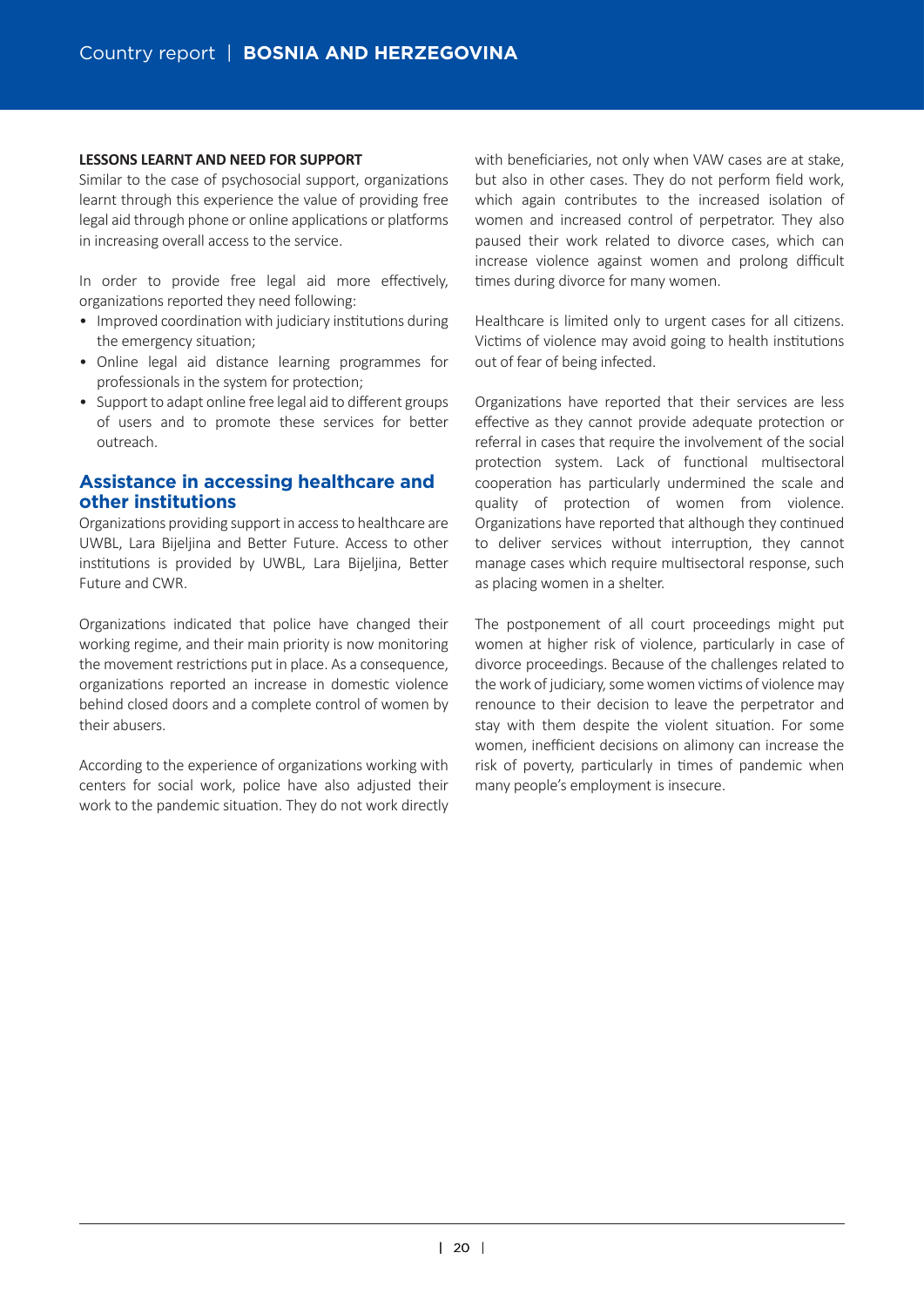# **Situation among beneficiary groups and challenges in access to services**

Organizations noticed an increase in frequency and intensity of violence. Psychological and physical violence have increased as women are isolated with their perpetrators, and isolation influences the psychological state of their perpetrators. Economic violence and control have increased as well, according to organizations' experience. Some organizations have reported that their

beneficiaries indicated that violence became more intense after the pandemic outbreak. Organizations work with diverse groups of women, many of whom belong to marginalized social groups (Table 9). Some organizations could not point to specific vulnerable groups, but emphasized that they provide support to diverse groups of women (Table 10).

|  |  |  |  |  |  |  | Table 10: Groups of women to which organizations deliver services |  |  |
|--|--|--|--|--|--|--|-------------------------------------------------------------------|--|--|
|--|--|--|--|--|--|--|-------------------------------------------------------------------|--|--|

| <b>Key challenges</b>             | <b>UWBL</b> | <b>Vive</b><br><b>Zene</b> | Lara<br><b>Bijeljina</b> | <b>Better</b><br><b>Future</b> | <b>CWR</b> |
|-----------------------------------|-------------|----------------------------|--------------------------|--------------------------------|------------|
| Elderly women                     |             |                            |                          |                                |            |
| Roma women                        |             |                            |                          |                                |            |
| Refugees                          | v           |                            |                          |                                |            |
| Women from rural and remote areas | J           |                            |                          |                                |            |
| Women with disabilities           | J           |                            |                          |                                |            |
| Women from ethnic minorities      | ້           |                            |                          |                                |            |
| <b>LGBTI</b>                      |             |                            |                          |                                |            |
| Sex workers                       |             |                            |                          |                                |            |

**Elderly women** are harder to reach because they do not use digital technologies; they usually access services by phone. They also face more difficulties in accessing services due to restricted movement. Organizations try to reach this group of women through media and by informing them about the availability of services. When possible, they organize visits to women in need or they check their beneficiaries from the pre-pandemic period to see how their situations have changed in these circumstances.

**Roma women** are also more difficult to reach because they live in more isolated communi�es; however, organizations have local coordinators within Roma communi�es. Coordinators are currently engaged in delivery of humanitarian aid, but they also use this role to monitor the situation related to VAW in the settlements they visit. The organizations have noticed that there is less reporting of violence in these communities since the outbreak of the pandemic and Roma women have been approaching organizations more often with needs for essential goods.

**Rural women** are in a similar situation, with more difficulty in accessing services due to the lack of public transportation. In order to help them, organizations try to inform them and refer them to appropriate services.

In order to more effectively reach women from mentioned groups, organizations need:

- Sustainable and long-term core funding to cover staff and equipment costs in order to be able to develop alternative methods of outreach and service provision:
- To develop crisis referral plans that will be applied among all institutions and organizations engaged in protection of women from WAV that will address the specific obstacles in access to services of women from different marginalized groups;
- To organize mobile teams of counsellors that will go to the communi�es of marginalized women, since they do not have access to digital information;
- Exchange of experience with other organizations specialized in working with some groups of marginalized women to learn about their outreach practices.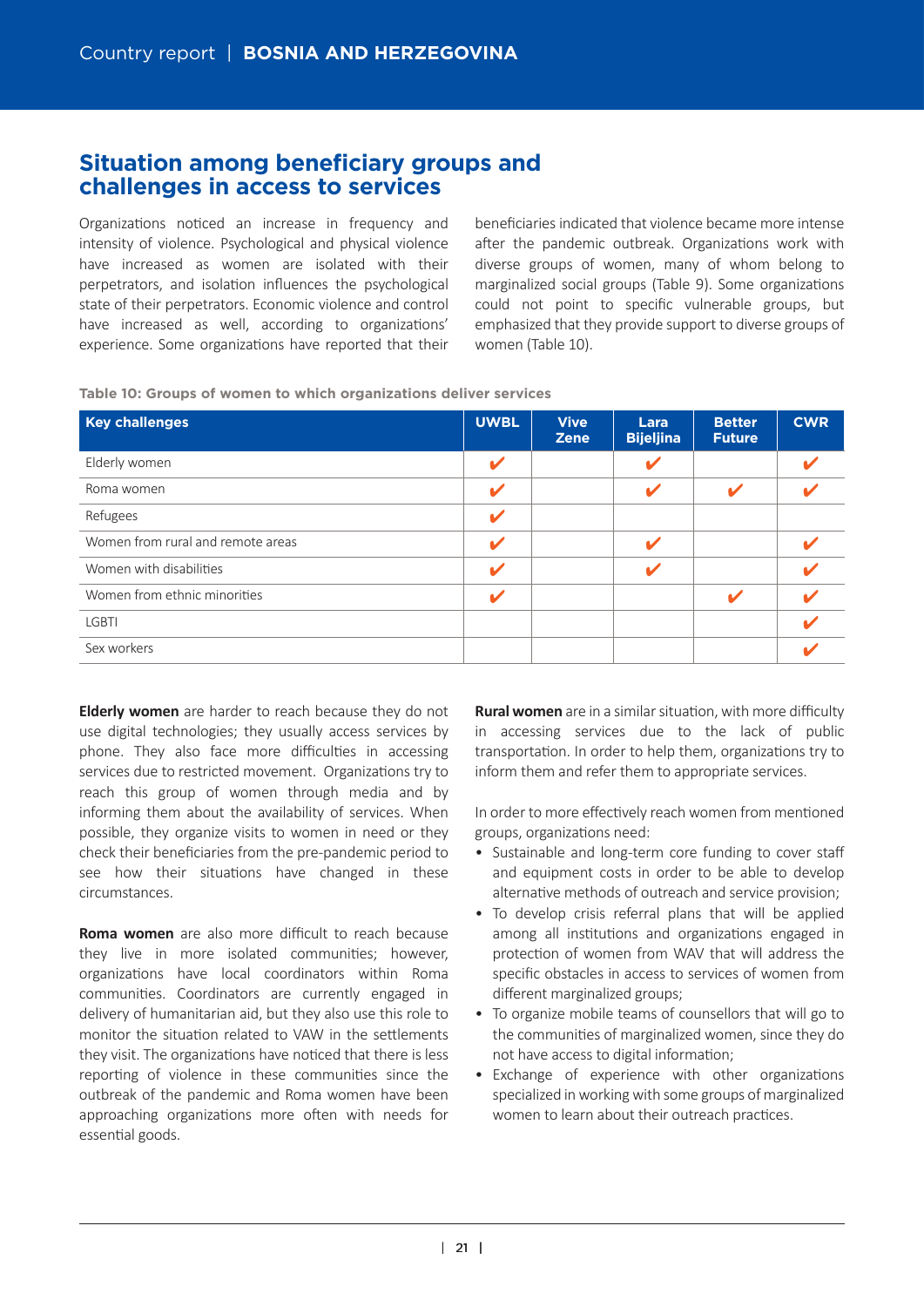# **4. Challenges related to other VAW activities**

During the pandemic non-essential activities or activities that are not directly related to provision of services are less priori�zed and even paused. Awareness raising and campaigning activities are mainly used to inform women about available services, as well as to inform citizens how to react when they witness violence and how to report it. As one organization indicated, the staff is overwhelmed with inquiries from media and international organizations to describe the situation.

Organizations were very active in advocating for legal changes and for adopting public policies in the area of VAW and DV in line with the Istanbul Convention prior to the outbreak of pandemic. They have submitted alternative reports to GREVIO and CEDAW. Their advocacy was also focused on institutions in the system for protection in order to improve services and align them with the standards defined in the Istanbul Convention. However, during the pandemic, advocacy was redirected towards institutions and donors that can provide funds to maintain key support services. Organizations spend a lot of time and energy explaining to donors that resources should be reallocated in order to secure service provision and proper support to women experiencing violence, but also to activities focused on providing humanitarian aid to women in need. Better Future managed to advocate for the provision of basic essentials for Roma women with agency for Gender Equality of BiH and Open Society Institute. Their actions are approved within the UN 1325 action plan to improve gender responsive approach and support systems in the context of current security threats and challenges and in line with strategic objective to implement preventive measures created and conditions established for gender-responsive access to current security threats and challenges.

Other organizations have advocated for support to services among local governments, indicating that violence has increased, judging by number of women accessing the support services. They also submitted requests for free telephone lines which would be promoted in the media by responsible institutions.